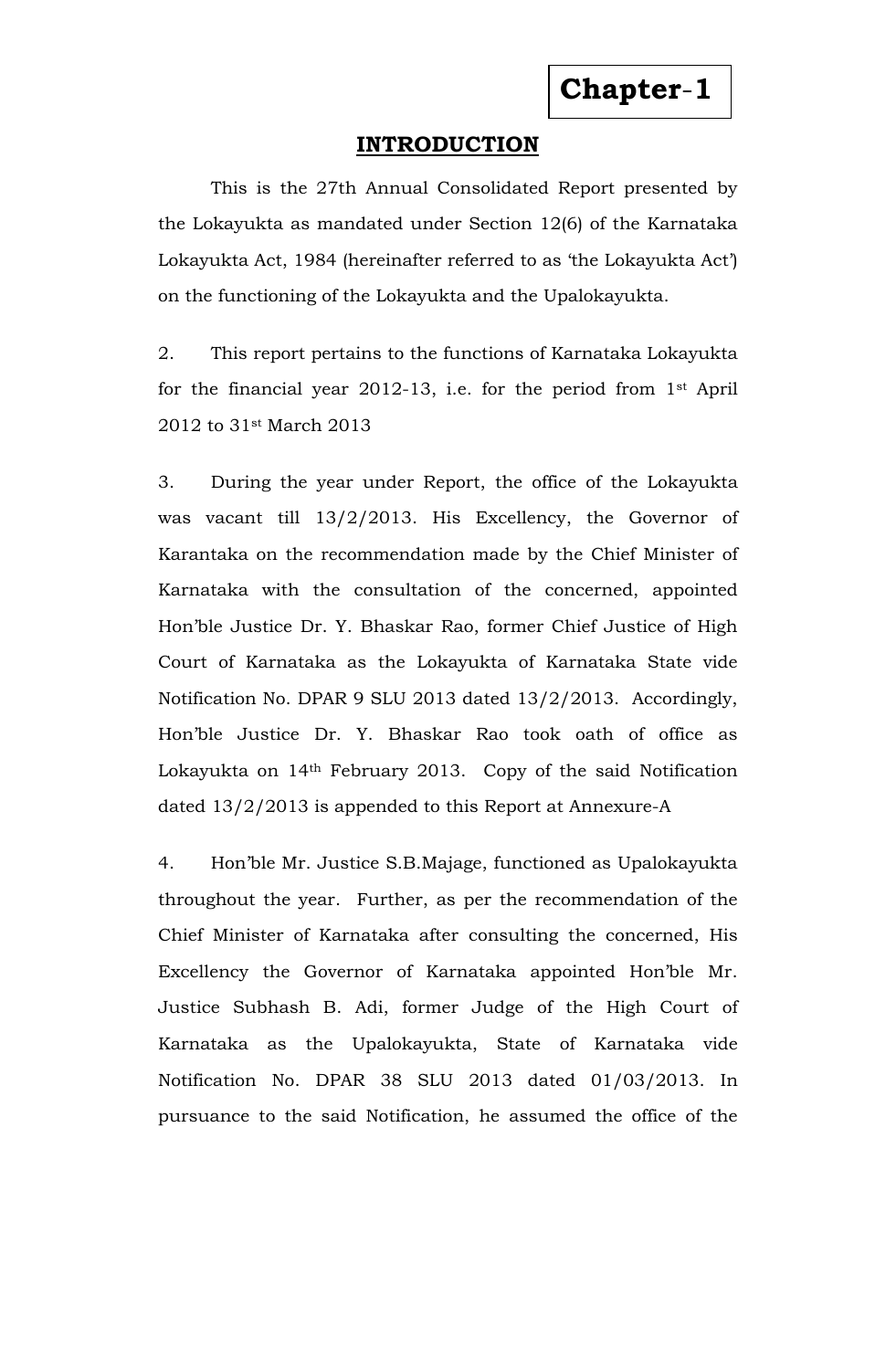Upalokayukta – State of Karnataka on 2nd March 2013. Copy of the Notification dated 1st March 2013 is appended to this Report at Annexure-B.

5. This report pertains to the functions of Karnataka Lokayukta for the financial year 2012-13, i.e. for the period from 1st April 2012 to 31st March 2013 and the report refers to the functions performed by Hon'ble Justice Dr. Y. Bhaskar Rao, Lokayukta (from 14/2/2013 to 31/3/2014); Hon'ble Mr. Justice S.B. Majage, Upalokayukta (from 1/4/2012 to 31/3/2014); and Hon'ble Mr. Justice Subhas B. Adi, Upalokayukta (from 2/3/2013 to 31/3/2013); The particulars of the tenure of the office held by Hon'ble Lokayukta and Hon'ble Upalokayukta, the Registrar and the Director General of Police Wing from the inception of the Karnataka Lokayukta are detailed in a chapter to this Report.

7. The institution of Lokayukta is created on the recommendation of the First Administrative Reforms Commission headed by late Sri Morarji Desai. The Administrative Reforms Commission had recommended setting up the institution of Lokayukta for the purpose of improving the standards of public administration by looking into complaints against administrative actions including cases of corruption, favouritism and official indiscipline in administrative machinery. Pursuant to such recommendation the institution of Lokayukta is created under the Lokayukta Act, 1984, which is functioning eversince 15<sup>th</sup> January, 1986. The object of Lokayukta institution is primarily to oversee good governance including prevention of corruption, nepotism and arbitrariness in public administration in the State of Karnataka.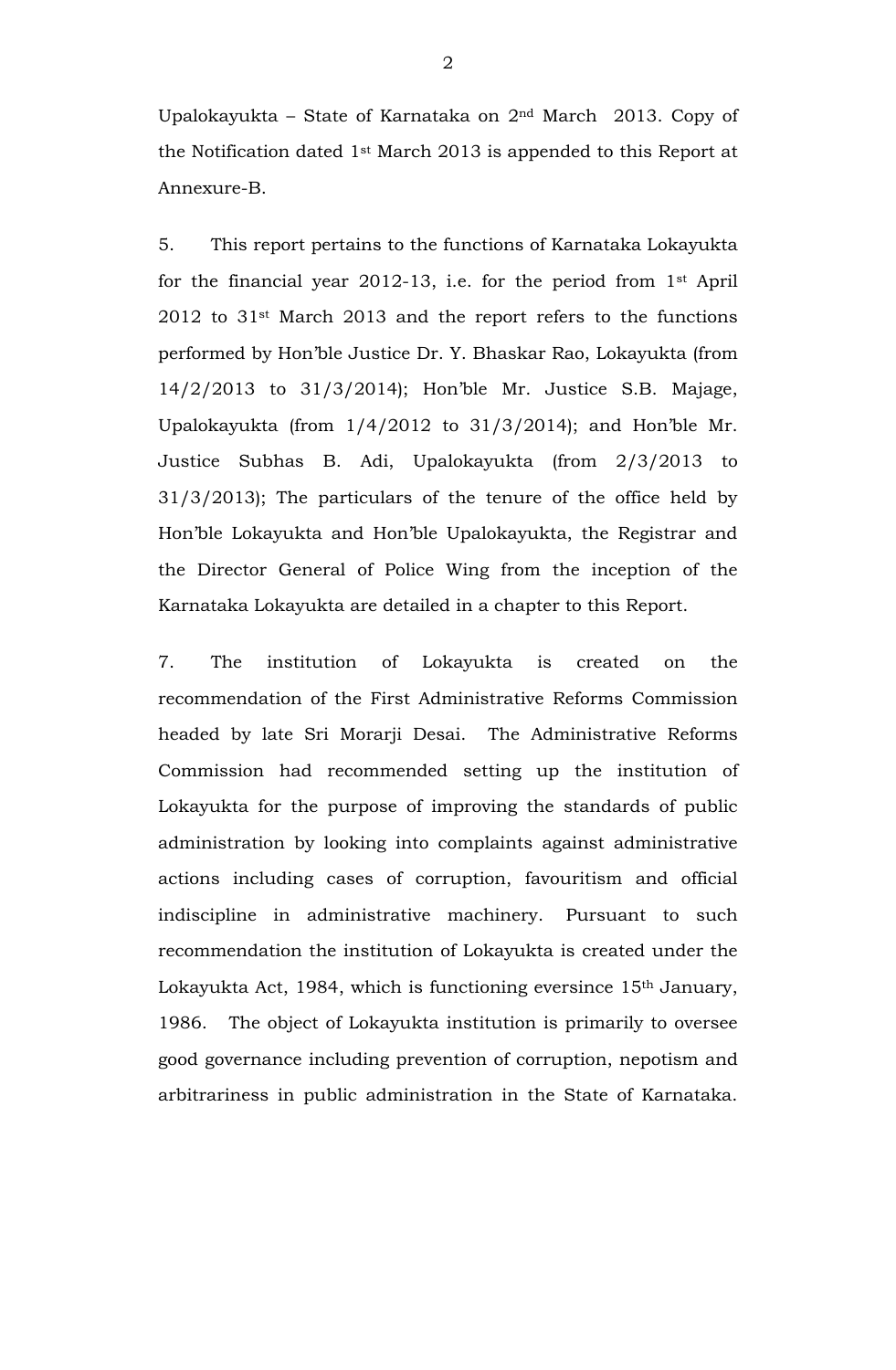The general perception about the institution of Lokayukta is that it is an organization meant for preventing corruption in public administration. But, the main object of the institution is to oversee good governance. While the Lokayukta Police deal with cases under the Prevention of Corruption Act, the rest of the officers in the institution of Lokayukta assist the Lokayukta and Upalokayukta in dealing with the complaints from the public for redressal of their grievances in relation to the commissions and omissions of the public servants in the discharge of their official duties. There cannot be any dispute that presently the Karnataka Lokayukta has acquired nationwide name and fame as a premier institution fighting corruption and monitoring good governance.

3. The Lokayukta Act provides that the Lokayukta or the Upalokayukta depending upon their allotted jurisdiction can question the arbitrary acts on the part of the public servants and even initiate prosecution in cases where criminal offences are found to have been committed by public servants. The Institution of Lokayukta, therefore, is an independent forum available to public through which they can effectively ventilate their grievances against administrative excesses and lapses and obtain redressal of their grievances. It can also by way of recommendation to Government suggest remedial actions in suitable cases. This Institution has proved to be an effective watch dog against injustice being caused to the citizens, and thereby monitor state actions towards the ideals of a welfare State.

4. Realizing the difficulties of the aggrieved citizens with regard to lack of access to the public servants concerned in seeking

3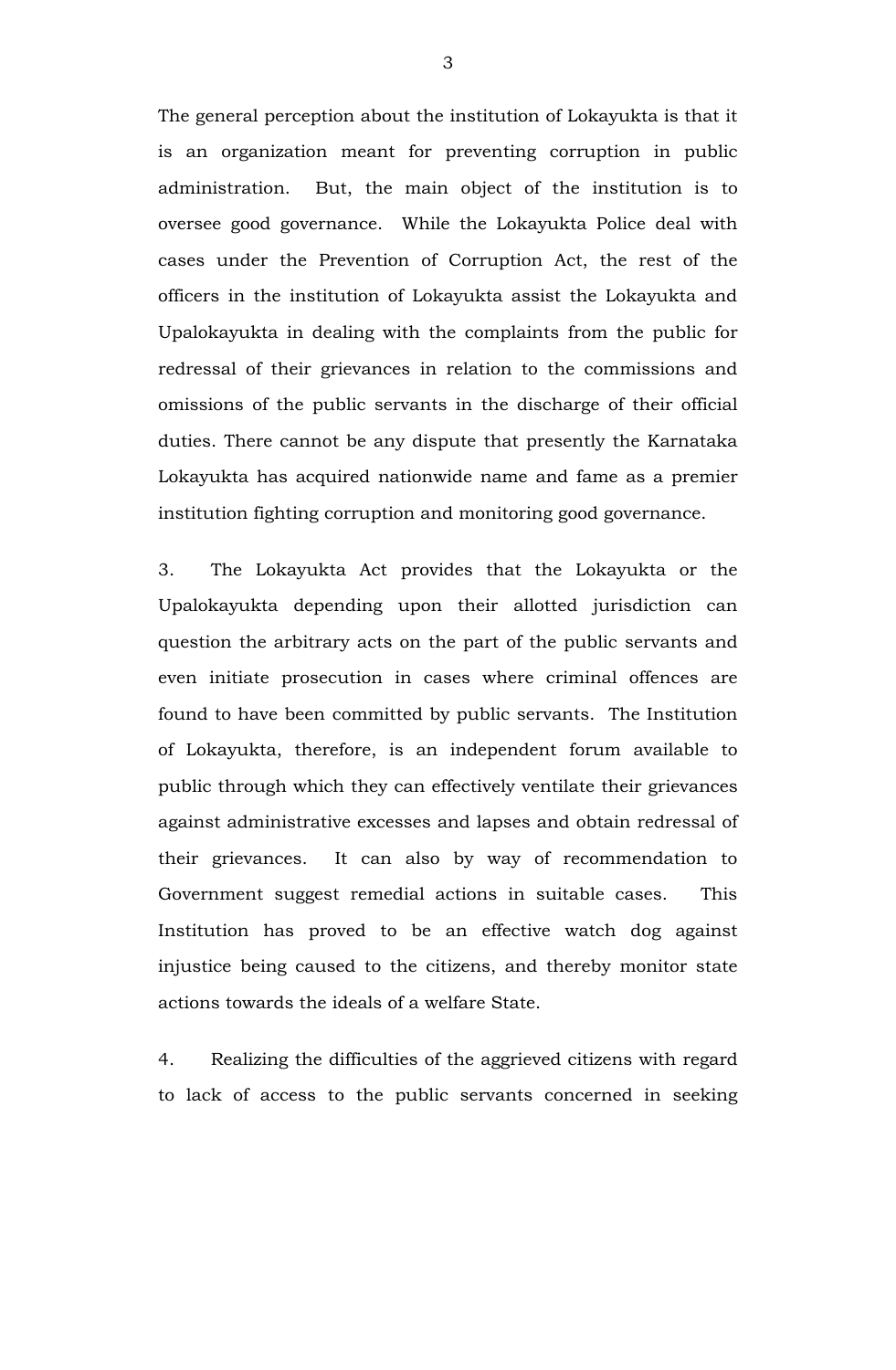redressal of their grievances, the Superintendents of Police and other officers of the police wing of the Karnataka Lokayukta, posted in district Head Quarters are instructed to visit every taluk coming under their jurisdiction at least once in a month after giving wide publicity and afford an opportunity to the aggrieved citizens to make their complaints and if possible to redress their grievances with the assistance of the concerned officers of the Government. In such cases where grievances could not be redressed at the spot, the complaints are sent to the head office at Bangalore and the matter will be investigated into by the Lokayukta or Upalokayukta as the case may be.

5. 24x7 HELPLINE commenced in Karnataka Lokayukta to take care of cases of emergency is functioning round the clock and in many cases, the same has proved to be very helpful to the aggrieved citizens in getting immediate and timely relief. With this facility, the aggrieved citizens have been getting speedy relief and assistance in Government offices particularly in hospitals and police stations throughout the State in emergency situations. 24 x 7 HELPLINE was inaugurated by his Excellency the Governor of Karnataka on 25th March 2008 and the said facility can be availed by dialing 155320 and 18004255320 which are toll free numbers. 24 x 7 HELPLINE can also be availed by dialing 22375014.

6. The Lokayukta and Upalokayuktas also take Suo Moto notice of complaints coming within their jurisdiction, In certain cases where the Complainants have sent the complaints without Form Nos. 1 & 2 they will be sent to the complainants and after receipt of the complaints in the prescribed form, further action will

4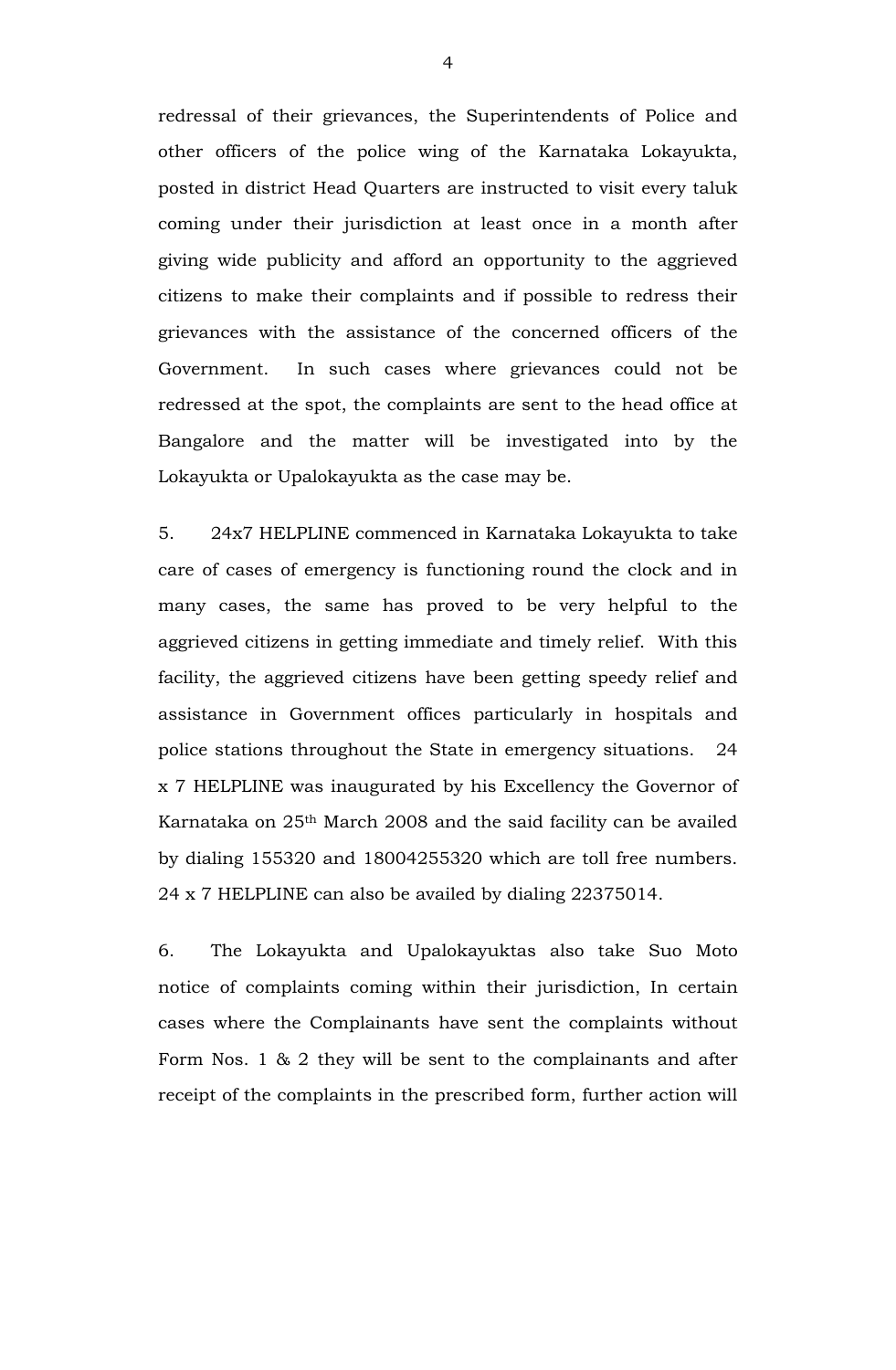be taken in respect of such complaints. Form Nos. 1 and 2 can also be down loaded from the website of Lokayukta Institution, [www.lokayukta.kar.nic.in.](http://www.lokayukta.kar.nic.in/) The status of complaints filed in Lokayukta institution can be accessed by the complainants through the said website. Complaints from the public are also received by the officers/officials of Karnataka Lokayukta in the offices situated at all District headquarters and thereafter, the same are forwarded to the Head Office at Bangalore for taking further action.

9. During this year, there is considerable progress in the disposal of complaint cases that were pending in this institution, which is attributable to the work done by the officers concerned who function as scrutiny and enquiry officers. In number of cases grievances of the public with regard to the difficulties faced by them in getting old age pension, disability pension, Below Poverty Line cards, etc., etc. are redressed by contacting the concerned officers of the Government.

15. The details of the complaints investigated into under the Lokayukta Act, enquiries conducted under Karnataka Civil Services (Classification, Control and Appeal) Rules, 1957, cases investigated by the Lokayukta Police for the offences under the Prevention of Corruption Act and investigations handled by the Technical Wing of the institution are indicated in detail in this report.

BANGALORE

DATE:3-7-2014 (JUSTICE DR. Y. BHASKAR RAO) LOKAYUKTA.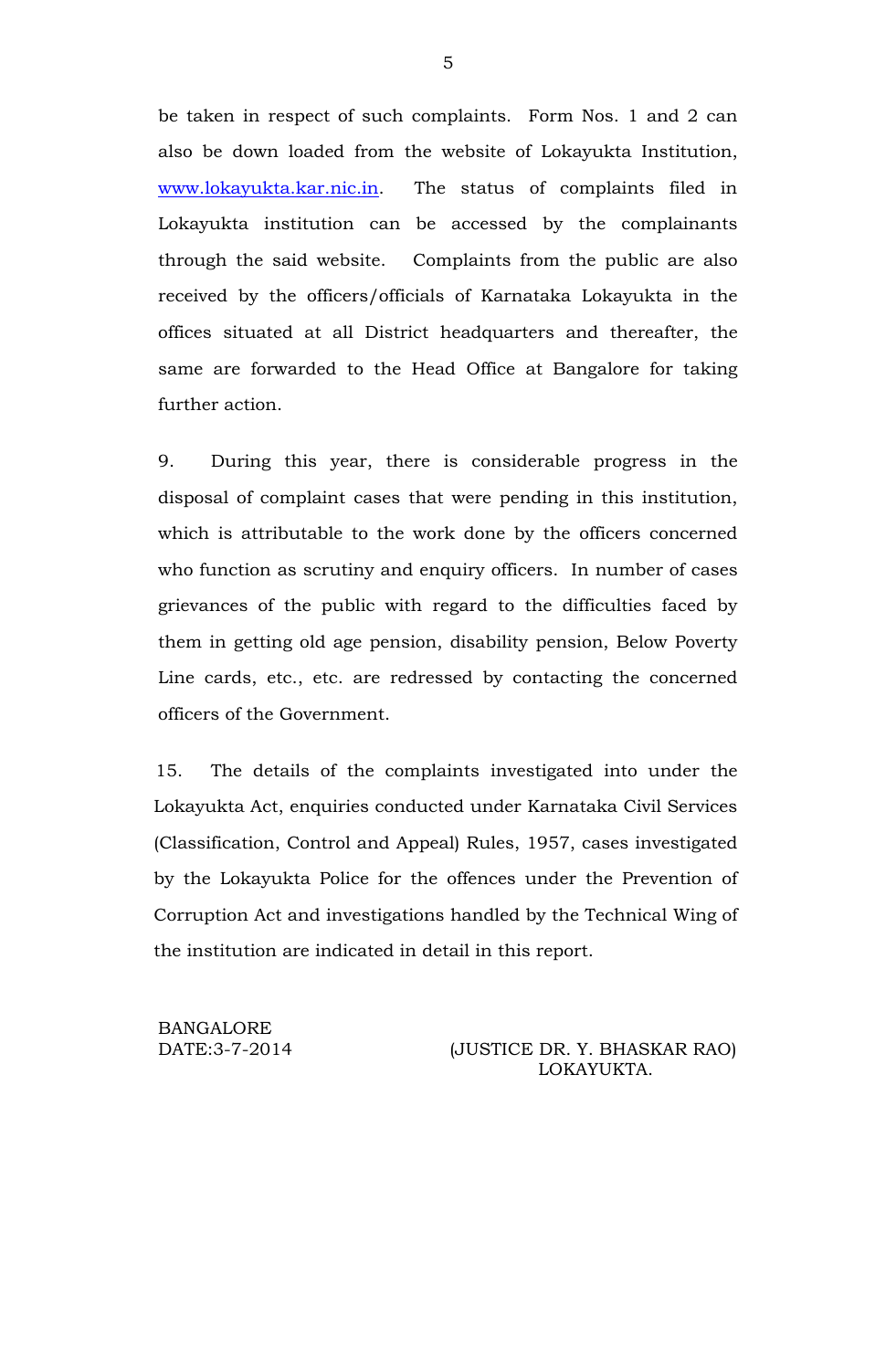# **Chapter-2**

#### INVESTIGATION OF COMPLAINTS UNDER THE KARNATAKA LOKAYUKTA ACT, 1984

#### **I) Complaints:**

The Karnataka Lokayukta Act, 1984 (Lokayukta Act) mandates that every complaint should be supported by Form No.1 - the complaint and Form No.II the complainant's affidavit. Whenever complaints are filed without Form No.I and II, if the address of the complainant is available and where such allegations/ grievances made in the complaint could be investigated under the provisions of Karnataka Lokayukta Act, Form No.I and Form No. II would be sent to them for compliance. The complaints which contain allegations relating to contravention of Prevention of Corruption Act, 1988 will be referred to the Police Wing, if the same could form a basis as source information for their action under the provisions of the said Act. Anonymous or pseudonymous complaints will also be considered for taking suo-moto investigation in appropriate cases. In miscellaneous cases, in appropriate cases, Form Nos. 1 & 2 will be sent to the complainants and cases where the complainant files the Complaint in form No.1 and 2 such of those miscellaneous cases would be registered as complaints. During the period from 01/04/2012 to 31/03/2013 totally 4494 miscellaneous petitions have been received and dealt with accordingly.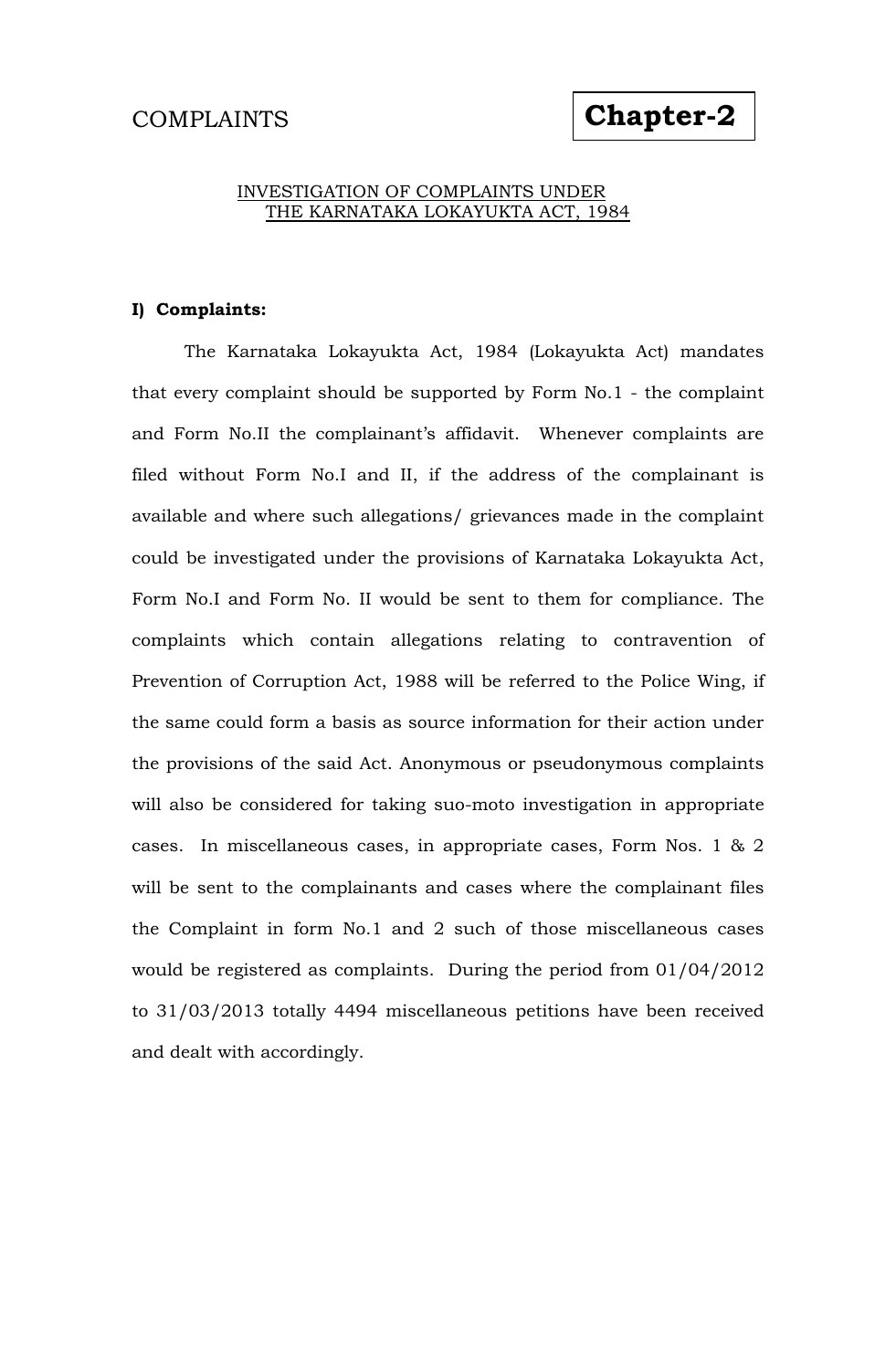#### **II) Complaints in Form No.I with Form No.II**

The complaints which are filed along-with duly filled in Form- I, complaint and supported by an Affidavit in Form-II, which are in accordance with the Lokayukta Act and Rules have been registered and each complaint will be given a distinct number through the computer. Every such complaint will be initially scrutinized by the Scrutiny officers i.e. Addl. Registrars of Enquiries, Deputy Registrars of Enquiries, Asst. Registrars of Legal Opinion and the Public Prosecutor, as the case may be, to whom the complaints are allotted district-wise. These officers will assist the Hon'ble Lokayukta and Hon'ble Upalokayukta in the investigation of these complaints under Sec.9 of the Lokayukta Act. The Lokayukta/Upalokayukta will also get the complaints investigated through the Technical Wing or the Police Wing of the Lokayukta organization. Further, the Hon'ble Lokayukta/ Upalokayukta may utilize the services of officers of the State Government or officers of the Central Government with the concurrence of that Government or the services of any other person or agency for investigation of the complaints, U/Sec. 15(3) of the Lokayukta Act.

2) Where the Lokayukta/Upalokayukta proposes, after making such preliminary enquiry, as he deems fit to conduct any investigation under the Lokayukta Act, the copy of the complaint will be sent to the public servant concerned and the competent authority and such public servant will be given an opportunity to offer his comments on such complaint.

3) If the complaint is frivolous or vexatious or is not made in good faith or there are no sufficient grounds for investigating or, for continuing the investigation; or other appropriate remedies are available to the complainant, the Lokayukta/Upalokayukta may refuse to investigate or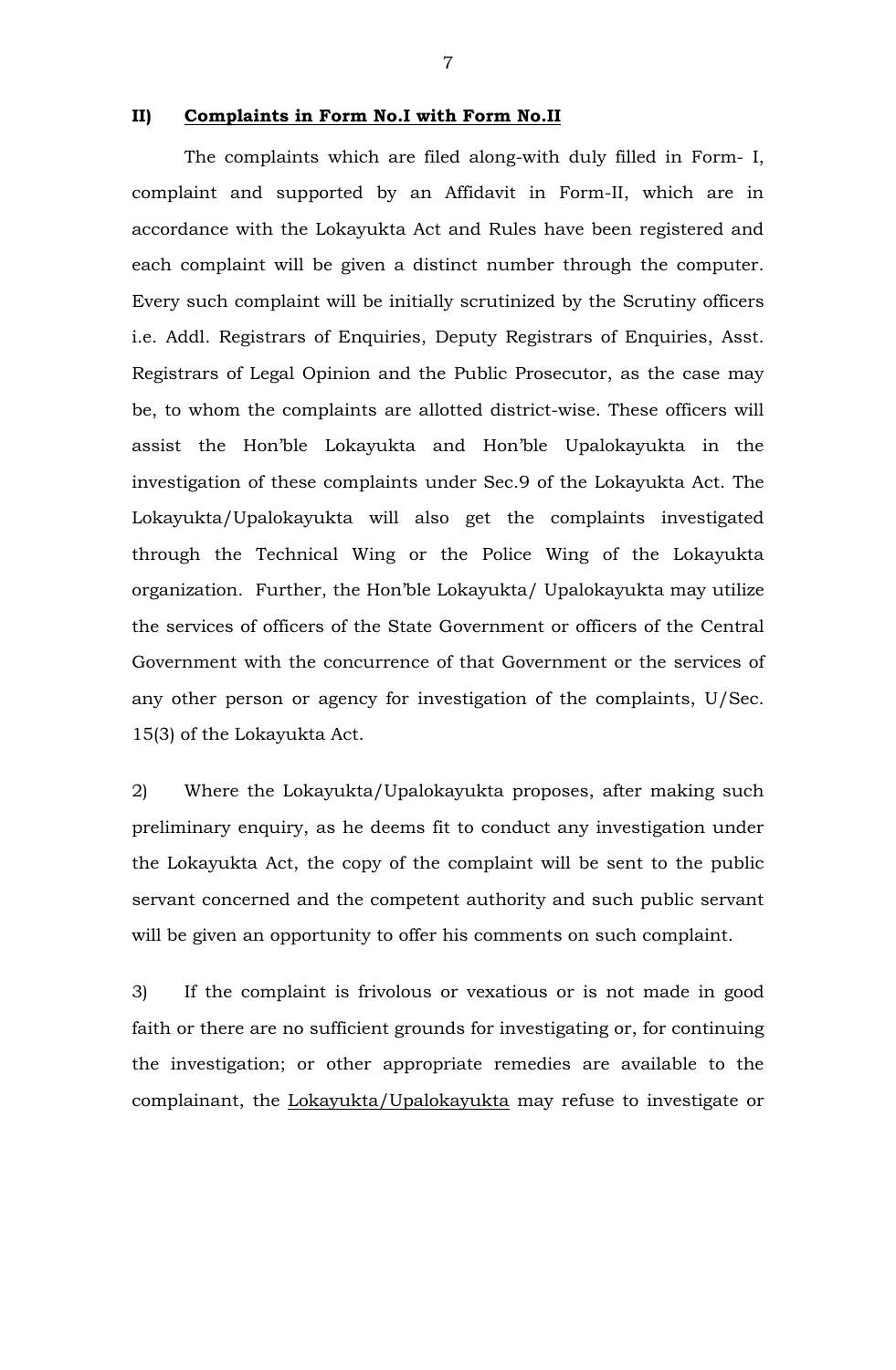cease to investigate such complaint after recording reasons and communicates the same to the complainant and the public servant concerned.

4) Further, the Lokayukta/Upalokayukta shall not conduct any investigation under the Act in case of complaints involving grievance in respect of any action specified in Schedule –II, namely,

- a) Action taken for the purpose of investigating crimes relating to the security of the State.
- b) Action taken in the exercise of powers in relation to determining whether a matter shall go to a court or not,
- c) Action taken in matters which arise out of the terms of a contract governing purely commercial relations of the administration with customers or suppliers except where the complainant alleges harassment or gross delay in meeting contractual obligations.
- d) Action taken in respect of appointments, removals, pay, discipline, superannuation or other matters relating to conditions of service of public servants but not including action relating to claims for pension, gratuity, provident fund or to any claims which arise on retirement, removal or termination of service.
- e) Grant of honours and awards.

Further, the Lokayukta/Upalokayukta cannot investigate any complaint involving grievance if the complainant has or had, any remedy by way of appeal, revision, review or other proceedings before any Tribunal, Court, or other authority and has not availed of the same.

5) The Lokayukta/Upalokayukta for the purpose of any investigation (including preliminary enquiry before such investigation) under the Lokayukta Act, is empowered to summon relevant documents and witnesses and record evidence.

6) If the Lokayukta/Upalokayukta is satisfied that the action of the public servant has resulted in unjust or undue hardship to the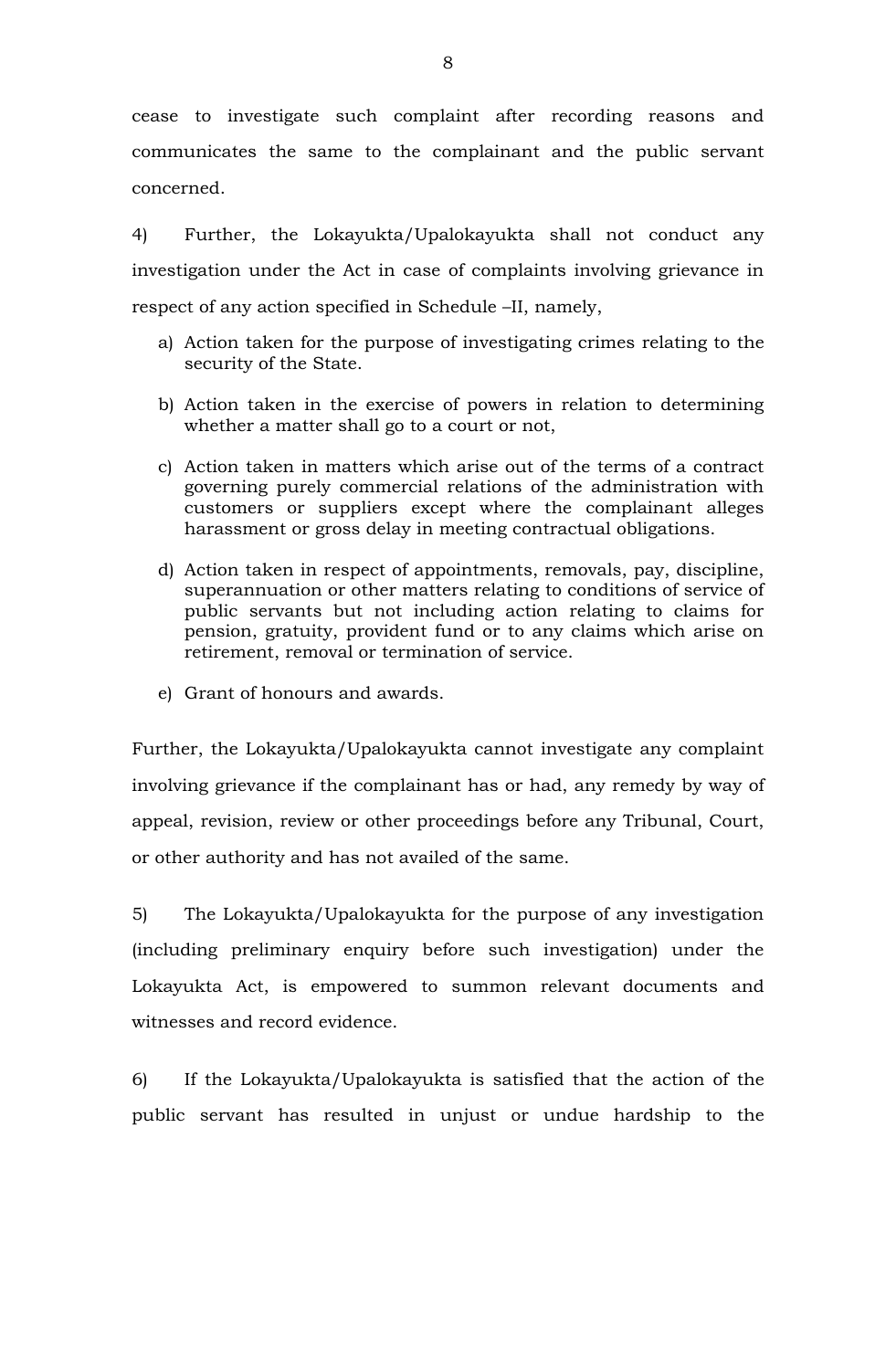complainant or to any other person, a report will be sent to the Competent Authority under Section 12(1) of the Lokayukta Act, recommending that such injustice or hardship shall be remedied or redressed in such a manner and within such time, as may be specified in the report and the Competent Authority shall within one month of the expiry of the period specified in the report, intimate the Lokayukta or the Upalokayukta the action taken on the report under Section 12(2) of the Lokayukta Act.

7) If the Lokayukta/Upalokayukta is satisfied that an allegation is substantiated either wholly or partly, a report will be sent to the Competent Authority under Section 12(3) of the Lokayukta Act, recommending suitable action and such Competent Authority shall within three months of the date of receipt of the report, intimate the Lokayukta/Upalokayukta the action taken or proposed to be taken on the basis of the report under Section 12(4) of the Lokayukta Act.

8) If the Lokayukta/Upalokayukta is satisfied with the action taken or proposed to be taken on the recommendation or findings under section 12(1)or 12(3) of the Act, the case will be closed under Section 12(5) of the Act, under intimation to the complainant, the public servant and the competent authority concerned; but where he is not so satisfied and if he considers that the case so deserves, he may make a special report to His Excellency the Governor of Karnataka under Section 12(5) of the Lokayukta Act and also inform the Competent Authority concerned and the Complainant.

9) The statements and details regarding the complaints received, disposed off and pending for the year 2012-13 are furnished herein below.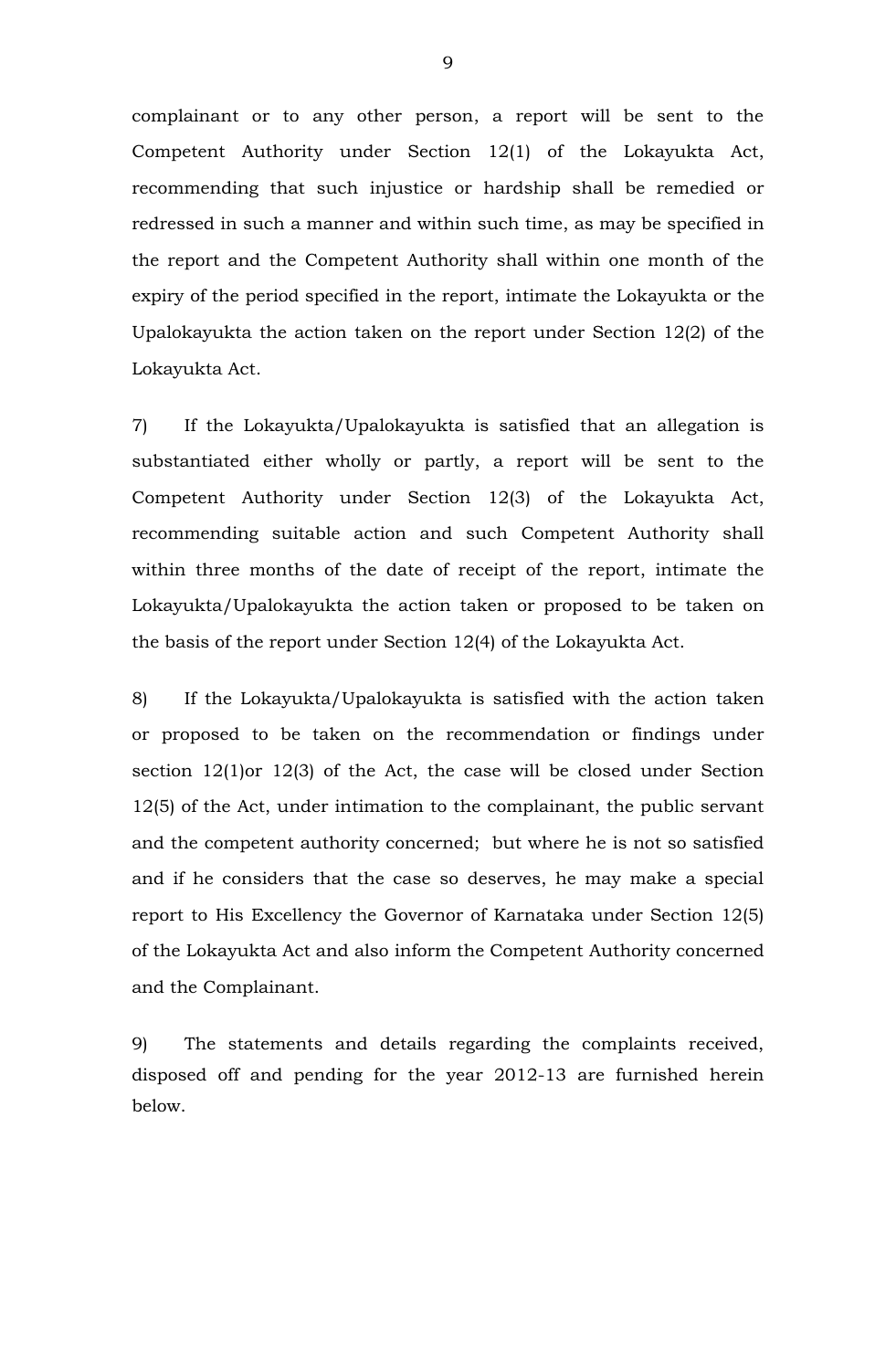| STATEMENT SHOWING COMPLAINTS (WITH AFFIDAVIT) PENDING AT |
|----------------------------------------------------------|
| THE BEGINNING, RECEIVED AND DISPOSED OFF DURING THE YEAR |
| AND PENDING AT THE END OF THE YEAR                       |

| Jurisdiction            | co<br>/2012<br>as<br>Pending<br>/03<br>$\overline{\phantom{0}}$<br>$\infty$ | S+<br>Received From<br>/04/2012<br>/03/2013<br>$\overline{0}\,\overline{1}$ | Total | disposed off from<br>$\mathsf{c}$<br>/04/2012<br>/03/2013<br>of cases<br>Йo.<br>$\overline{O}$<br>$\infty$ | of cases<br>EO<br>pending as o<br>31/03/2013<br>Total No. |
|-------------------------|-----------------------------------------------------------------------------|-----------------------------------------------------------------------------|-------|------------------------------------------------------------------------------------------------------------|-----------------------------------------------------------|
| Hon'ble<br>Lokayukta    | 4001                                                                        | 661                                                                         | 4662  | 817                                                                                                        | 3845                                                      |
| Hon'ble<br>Upalokayukta | 10298                                                                       | 2800                                                                        | 13098 | 4741                                                                                                       | 8357                                                      |
| Total                   | 14304                                                                       | 3461                                                                        | 17760 | 5558                                                                                                       | 12202                                                     |

# MANNER OF DISPOSAL OF COMPLAINTS

|                                                  | Jurisdiction            |                           | Pending as on<br>$\mathbf{\Omega}$<br>31/03/201                            | 01/04/2012 tc<br>31/03/2013<br>Received From                                                 |                              | Total                                                                                                                 | disposed off fro<br>01/04/2012 tc<br>31/03/2013<br>No. of cases                                                 |                              | Total No. of cas                                | pending as on<br>31/03/2013                    |                                                                     |
|--------------------------------------------------|-------------------------|---------------------------|----------------------------------------------------------------------------|----------------------------------------------------------------------------------------------|------------------------------|-----------------------------------------------------------------------------------------------------------------------|-----------------------------------------------------------------------------------------------------------------|------------------------------|-------------------------------------------------|------------------------------------------------|---------------------------------------------------------------------|
|                                                  | Hon'ble<br>Lokayukta    |                           | 4001                                                                       | 661                                                                                          |                              | 4662                                                                                                                  | $\overline{817}$                                                                                                |                              |                                                 | 3845                                           |                                                                     |
|                                                  | Hon'ble<br>Upalokayukta |                           | 10298                                                                      | 2800                                                                                         |                              | 13098                                                                                                                 | 4741                                                                                                            |                              |                                                 | 8357                                           |                                                                     |
|                                                  | Total                   |                           | 14304                                                                      | 3461                                                                                         |                              | 17760                                                                                                                 | 5558                                                                                                            |                              | 12202                                           |                                                |                                                                     |
|                                                  |                         | <b>MANNER OF</b>          |                                                                            | DISPOSAL OF                                                                                  |                              |                                                                                                                       | <b>COMPLAINTS</b>                                                                                               |                              |                                                 |                                                |                                                                     |
| of cases disposed off by way.<br>risdiction<br>Ę |                         | sent<br>(3) Report<br>2 J | of cases disposed off by way of<br>No. of cases dispo<br>12(1) Report sent | as the<br>ievance of the complainants<br>of cases disposed off<br>dressed<br>$2 \frac{1}{2}$ | of cases disposed off as the | mplainants not entertainable<br>egations/grievance of the<br>$\overline{\text{s}}.\overline{\text{8}}$<br>2 ਚੋਂ 8 ਖ਼ੁ | complainants not established u/s.9<br>of cases disposed off as the<br>gations/ grievance of the<br>No.<br>allej | of cases in which the<br>Σó. | complainants have withdrawn their<br>complaints | of cases disposed off as the<br>$\overline{S}$ | pondents are not coming within<br>jurisdiction u/s 24<br>res<br>the |
|                                                  | Hon'ble<br>Lokayukta    | 8                         | $\overline{2}$                                                             | 83                                                                                           |                              | 580                                                                                                                   | 125                                                                                                             |                              | 19                                              |                                                |                                                                     |
| Hon'ble                                          | Upalokayukta            | 562                       | $\mathbf{1}$                                                               | 414                                                                                          |                              | 2040                                                                                                                  | 1667                                                                                                            |                              | 57                                              | $\overline{\phantom{0}}$                       |                                                                     |
| Total                                            |                         | 570                       | 3                                                                          | 497                                                                                          |                              | 2620                                                                                                                  | 1792                                                                                                            |                              | 76                                              |                                                |                                                                     |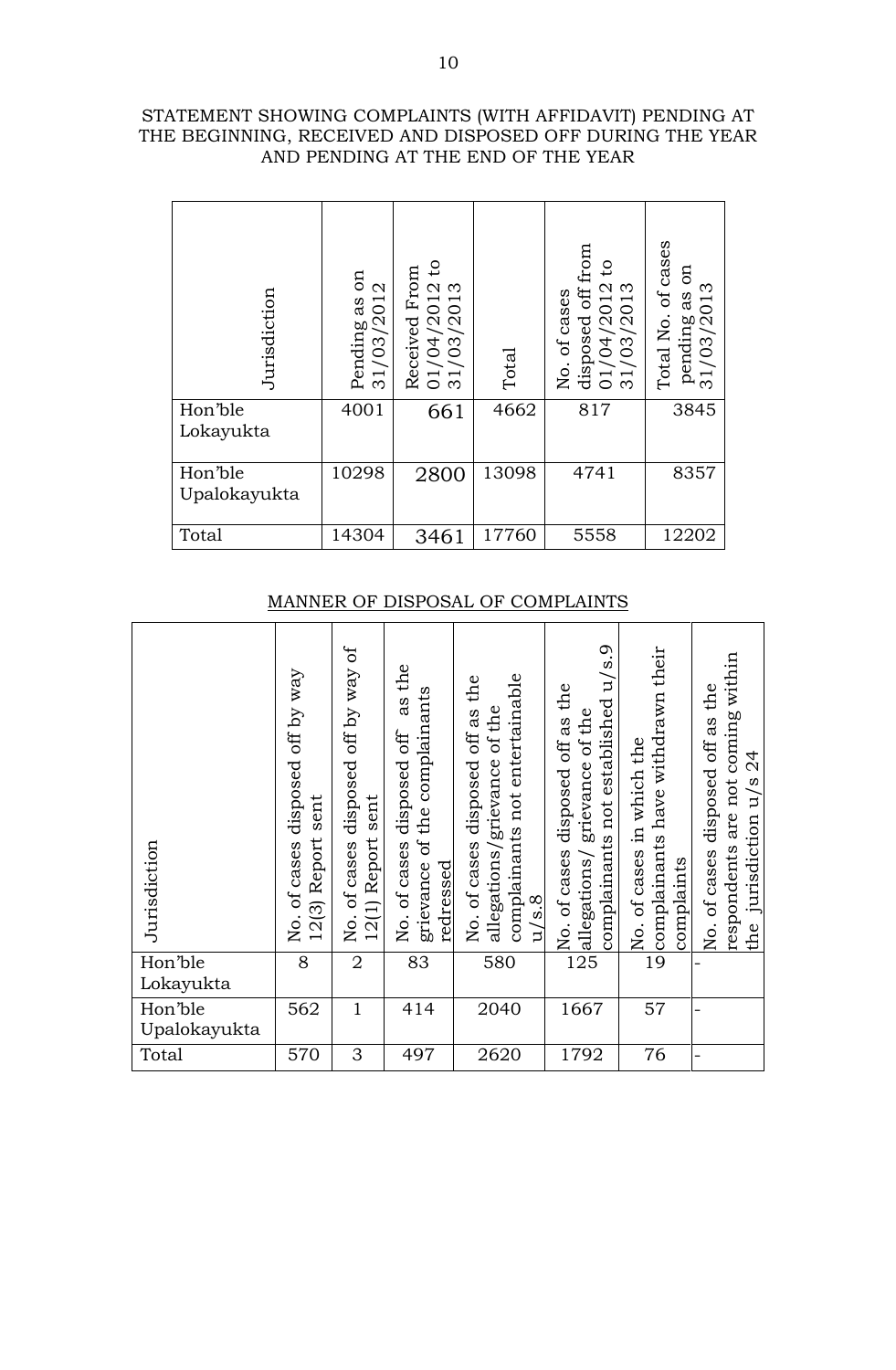#### **III) Government Referred Cases**

Apart from the complaints filed under Sec.7 (1) or 7(2) the Government may also refer the complaints to the Lokayukta/ Upalokayukta under Sec.7 (2-A) of the Lokayukta Act. These cases are also dealt with, as in the case of complaint cases. The same will be allotted to scrutiny officers and after investigation of the same; a report will be sent to the Government. The details of such Government referred cases during the year are as under:-

| Jurisdiction            | 50<br>31/03/2012<br>Pending as | $\overline{c}$<br>From<br>$01/04/2012$<br>31/03/2013<br>Received | Total | No. of references<br>off<br>disposed | Act<br>recommended under<br>which action was<br>of KLA<br>of cases in<br>12(3)<br>Sec.<br>Χo. | cases<br>$\sin$<br>pending as o<br>31/03/2013<br>$\sigma$<br>Total No. |
|-------------------------|--------------------------------|------------------------------------------------------------------|-------|--------------------------------------|-----------------------------------------------------------------------------------------------|------------------------------------------------------------------------|
| Hon'ble<br>Lokayukta    | 40                             | 3                                                                | 43    | 3                                    |                                                                                               | 40                                                                     |
| Hon'ble<br>Upalokayukta | 16                             | $\overline{4}$                                                   | 20    | $\overline{2}$                       |                                                                                               | 18                                                                     |
| Total                   | 56                             | $\overline{7}$                                                   | 63    | 5                                    |                                                                                               | 58                                                                     |

#### **GOVERNMENT REFERRED CASES**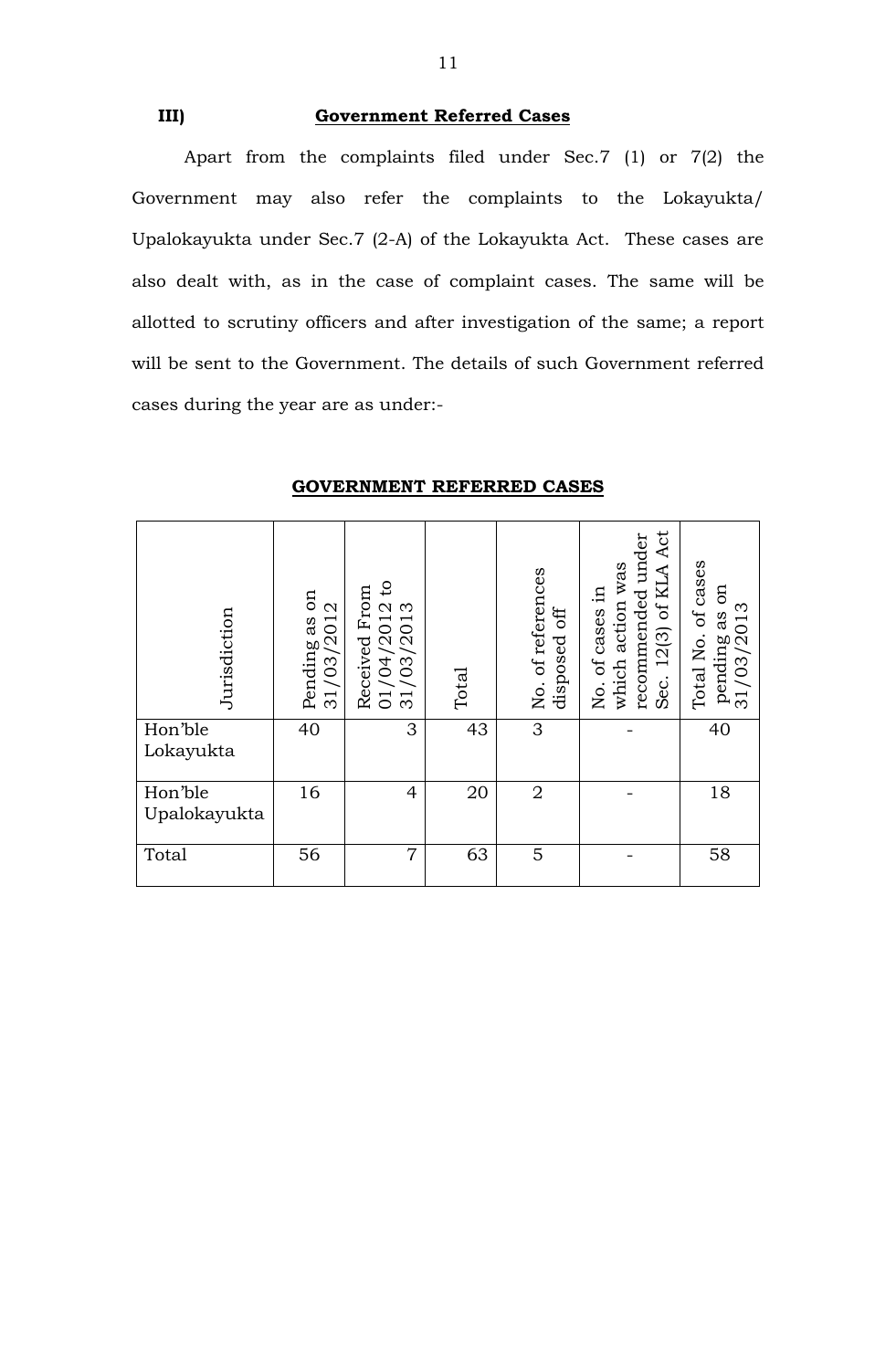### STATEMENT SHOWING THE REPORTS UNDER SEC. 12(1), 12(3) AND 12(5) OF THE LOKAYUKTA ACT SENT DURING THE YEAR

| Sl. | Particulars             | Hon'ble      | Hon'ble      | Total |
|-----|-------------------------|--------------|--------------|-------|
| No. |                         | Lokayukta    | Upalokayukta |       |
|     |                         | Jurisdiction | Jurisdiction |       |
|     | Number of reports under | 2            |              | 3     |
|     | Section $12(1)$ of the  |              |              |       |
|     | Lokayukta Act.          |              |              |       |
| 2   | Number of reports under | 8            | 562          | 570   |
|     | Section $12(3)$ of the  |              |              |       |
|     | Lokayukta Act.          |              |              |       |
| 3   | Number of Reports under |              |              |       |
|     | Section $12(5)$ of the  |              |              |       |
|     | Lokayukta Act.          |              |              |       |

The list showing the details of Reports under Sec 12(1) of the Karnataka Lokayukta Act is appended to this Report at Annexure-C.

The List showing the details of Reports under Section 12(3) of the

Karnataka Lokayukta Act is appended to this Report at Annexure-D

#### STATEMENT SHOWING THE NUMBER OF REPORTS SENT U/S.12(1) TO THE COMPETENT AUTHORITY & ACTION TAKEN BY C.A. ON IT DURING THE YEAR AND PENDING AT THE END OF 31/3/2012

| Jurisdiction             | as<br>Competent Authority<br>Report U/s. 12(1)<br>on 31/03/2012<br>pending with | 1/4/2012to31/3/2013<br>sent<br>Report U/s. 12(1)<br>to the Competent<br>Authority from | Total | EO<br>Compliance received<br>Section 12(1) Report<br>U/s. 12(2) | as<br>Competent Authority<br>Reports U/s. 12(1)<br>pending with the<br>on 31/3/2013 |
|--------------------------|---------------------------------------------------------------------------------|----------------------------------------------------------------------------------------|-------|-----------------------------------------------------------------|-------------------------------------------------------------------------------------|
| Hon'ble<br>Lokayukta     | 32                                                                              | $\overline{2}$                                                                         | 34    | 3                                                               | 31                                                                                  |
| Hon'ble<br>Upa-Lokayukta | 14                                                                              | $\mathbf{1}$                                                                           | 15    | 6                                                               | 9                                                                                   |
| Total                    | 46                                                                              | 3                                                                                      | 49    | 9                                                               | 40                                                                                  |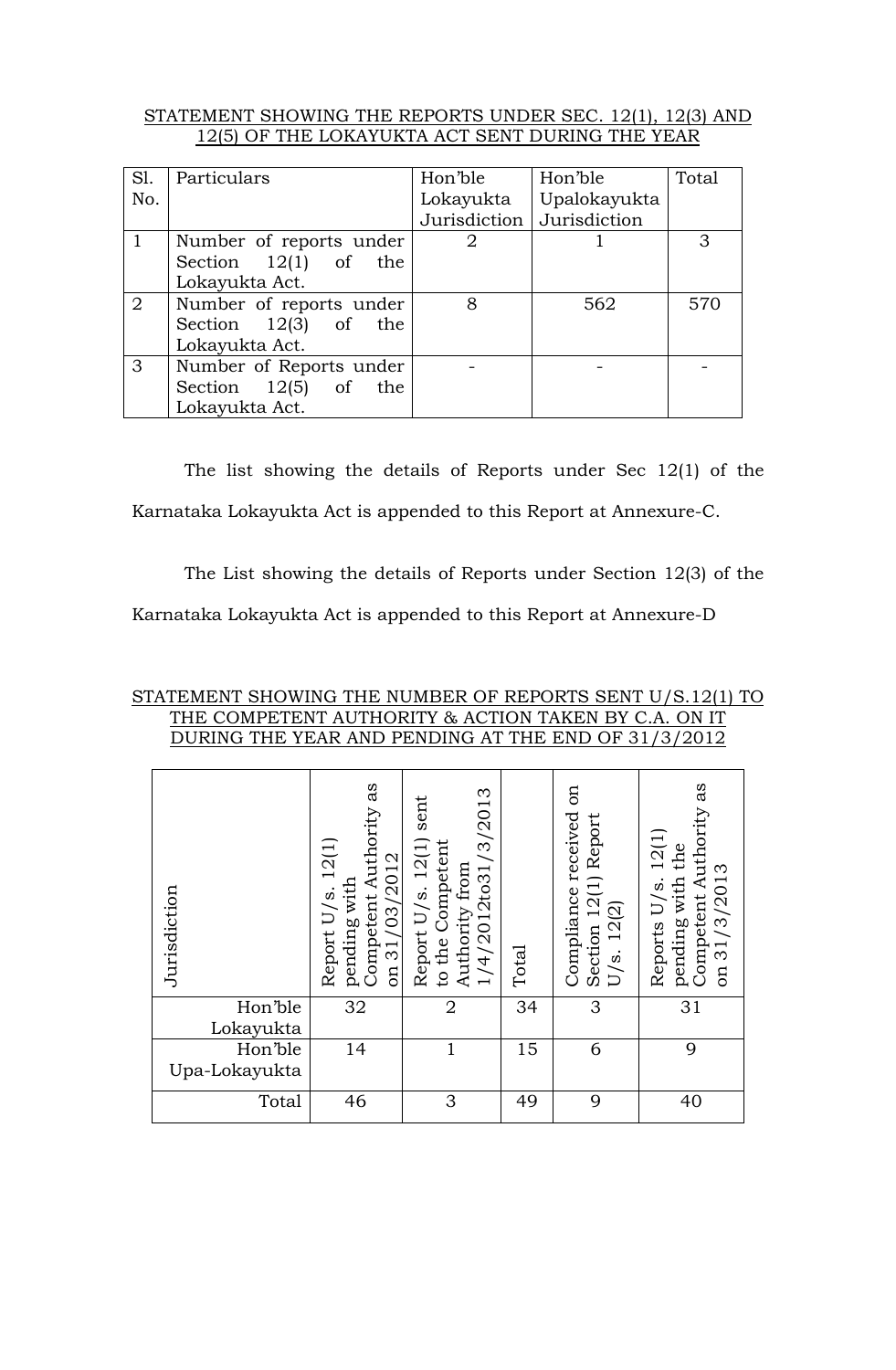#### STATEMENT SHOWING THE NUMBER OF REPORTS UNDER SECTION 12(3) SENT TO THE COMPETENT AUTHORITY, ACTION TAKEN BY THE C.A. ON IT AND PENDING AT THE END OF 31/03/2013

| Jurisdiction             | pending with<br>Competent Authority<br>12(3)<br>/2012<br>Report U/s.<br>31/3/<br>$\mathfrak{g}$<br>as | Competent Authority<br>$\mathbf{c}$<br>12(3)<br>$\frac{14}{2013}$<br>Report U/s.<br>sent to the<br>/201<br>from 1<br>$\widetilde{\omega}$<br>$\overline{31}$ | Total | Compliance received<br>12(4)<br>on Section 12(3)<br>Report U/s. | pending with the<br>Competent Authorit<br>Reports U/s. 12(3)<br>31/3/2013<br>as on |
|--------------------------|-------------------------------------------------------------------------------------------------------|--------------------------------------------------------------------------------------------------------------------------------------------------------------|-------|-----------------------------------------------------------------|------------------------------------------------------------------------------------|
| Hon'ble<br>Lokayukta     | 36                                                                                                    | 8                                                                                                                                                            | 44    | 6                                                               | 38                                                                                 |
| Hon'ble<br>Upa-Lokayukta | 209                                                                                                   | 562                                                                                                                                                          | 771   | 570                                                             | 201                                                                                |
| Total                    | 245                                                                                                   | 570                                                                                                                                                          | 815   | 576                                                             | 239                                                                                |

#### STATEMENT SHOWING THE NUMBER OF REPORTS UNDER SECTION 12(5) SENT TO HIS EXCELLENCY THE GOVERNOR OF KARNATAKA, ACTION TAKEN ON IT AND PENDING AT THE END OF 31/03/2013

| Jurisdiction             | pending with H.E.<br>Governor of Karnataka<br>as on 31/03/2012<br>Report U/s. 12(5) | Report U/s. 12(5) sent to<br>1/4/2012 to 31/3/2013<br>the H.E. Governor of<br>Karnataka from | Total | Action taken on Section<br>12(5) Report U/s. 12(4) | Reports $U/s$ . $12(5)$<br>pending as on<br>31/3/2013 |
|--------------------------|-------------------------------------------------------------------------------------|----------------------------------------------------------------------------------------------|-------|----------------------------------------------------|-------------------------------------------------------|
| Hon'ble<br>Lokayukta     | 6                                                                                   |                                                                                              | 6     |                                                    | 6                                                     |
| Hon'ble<br>Upa-Lokayukta | 7                                                                                   |                                                                                              | 7     |                                                    | $\overline{7}$                                        |
| Total                    | 13                                                                                  |                                                                                              | 13    |                                                    | 13                                                    |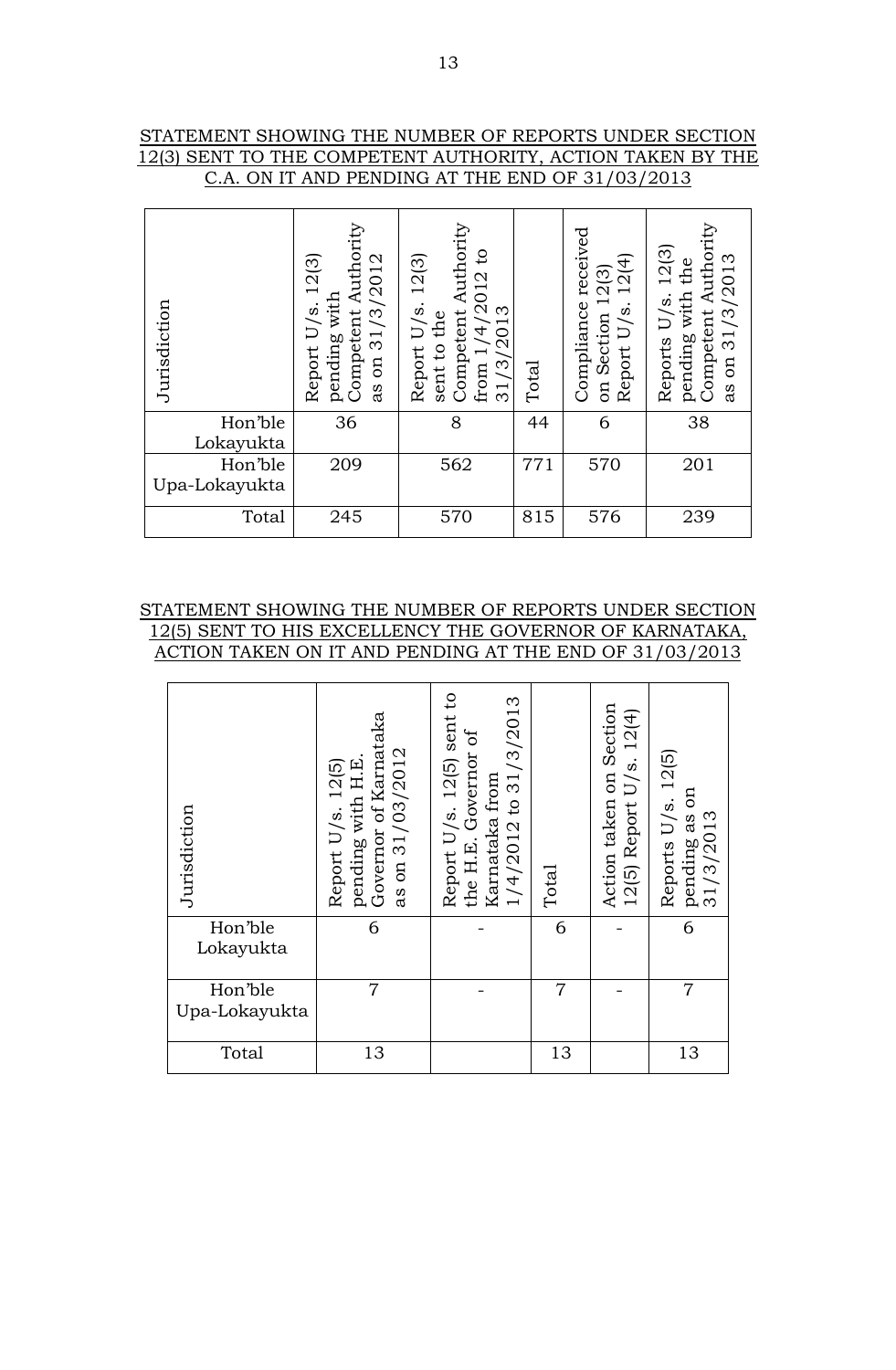# ENQUIRY CASES

The Government on taking action on the recommendations made in the Reports sent by the Hon'ble Lokayukta or Hon'ble Upalokayukta under Sec. 12(3) of the Lokayukta Act, will entrust enquiries against the Respondents to the Hon'ble Lokayukta or the Hon'ble Upalokayukta, under Rule 14-A of the Karnataka Civil Services (Classification, Control and Appeal) (Third Amendment) Rules, 1957. In pursuance to the said entrustment of enquiry by the Government, Hon'ble Lokayukta/ Upalokayukta will nominate the Inquiry Officer to frame charges, conduct Inquiry and submit the report. In respect of the enquiries entrusted to the Hon'ble Lokayukta/ Upalokayukta by the Government under Rule 14A of the said CCA Rules, after conducting the enquiry, the Enquiry Officers will submit their reports to the Lokayukta/ Upalokayukta, as the case may be, recording their findings on the charges along with supporting evidence and connected records. In turn, these Reports will be sent to the concerned Disciplinary Authority by the Hon'ble Lokayukta/ Upalokayukta, along with their recommendations. On receipt of the same, the Disciplinary Authority will take action in accordance with Rule 11-A of the Karnataka Civil Services (C C & A) Rules, 1957.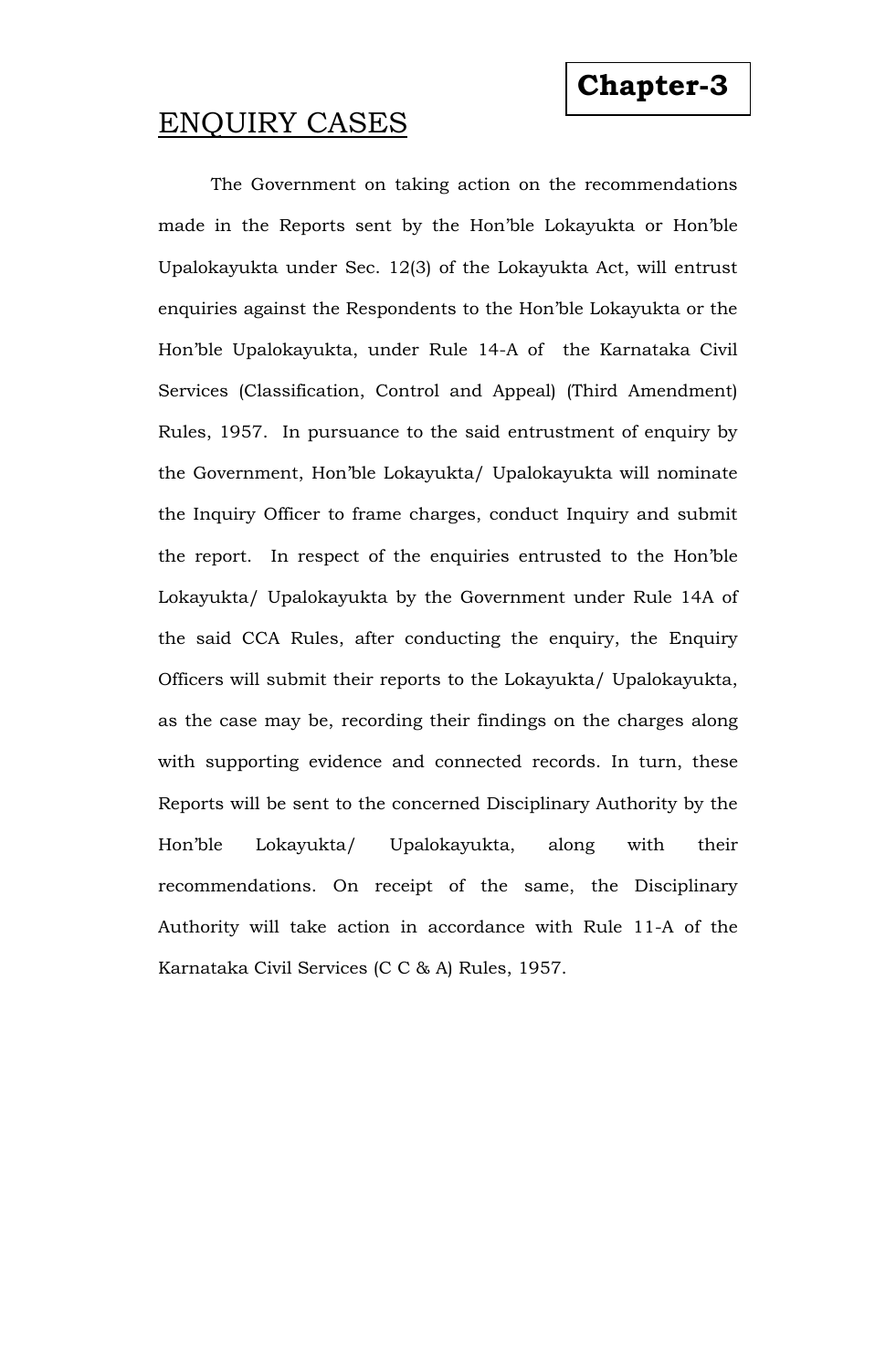#### STATEMENT SHOWING THE DEPARMTNETAL ENQUIRIES PENDING AT THE BEGINNING OF THE YEAR, RECEIVED, DISPOSED OFF DURING THE YEAR AND PENDING AT THE END OF THE YEAR

| Σó.<br>$\overline{5}$ |                                                 | Under<br>Rule | Under<br>Rule 1<br>Other | Acts | Total |
|-----------------------|-------------------------------------------------|---------------|--------------------------|------|-------|
| $\mathbf{1}$          | Cases pending as on 31.03.2012                  | 852           | 2                        |      | 854   |
| $\overline{2}$        | Cases received from 01.04.2012<br>to 31.03.2013 | 563           |                          |      | 563   |
|                       | Total                                           | 1415          | $\overline{2}$           |      | 1417  |
| 3                     | Cases Disposed from<br>01.04.2012 to 31.03.2013 | 14            |                          |      | 14    |
| $\overline{4}$        | Cases pending as on 31.03.2013                  | 1401          | 2                        |      | 1403  |

#### MANNER OF DISPOSAL OF ENQUIRY CASES

| SI. No.                                                                                                                                                                 |                     | Under<br>Rule 1                                                                                                                                                  | Under<br>Rule 1 | Other<br>Acts            | Tota           |       |  |  |
|-------------------------------------------------------------------------------------------------------------------------------------------------------------------------|---------------------|------------------------------------------------------------------------------------------------------------------------------------------------------------------|-----------------|--------------------------|----------------|-------|--|--|
| $\mathbf{1}$                                                                                                                                                            |                     | Cases pending as on 31.03.2012                                                                                                                                   | 852             | $\overline{2}$           |                | 854   |  |  |
| $\overline{2}$                                                                                                                                                          |                     | Cases received from 01.04.2012                                                                                                                                   | 563             |                          |                | 563   |  |  |
|                                                                                                                                                                         | to 31.03.2013       |                                                                                                                                                                  |                 |                          |                |       |  |  |
|                                                                                                                                                                         | Total               | 1415                                                                                                                                                             | $\overline{2}$  | $\overline{\phantom{0}}$ | 1417           |       |  |  |
| 3                                                                                                                                                                       | Cases Disposed from |                                                                                                                                                                  | 14              |                          |                | 14    |  |  |
|                                                                                                                                                                         |                     | 01.04.2012 to 31.03.2013                                                                                                                                         |                 |                          |                |       |  |  |
| $\overline{4}$                                                                                                                                                          |                     | Cases pending as on 31.03.2013                                                                                                                                   | 1401            | $\overline{2}$           |                | 1403  |  |  |
|                                                                                                                                                                         |                     | MANNER OF DISPOSAL OF ENQUIRY CASES                                                                                                                              |                 |                          |                |       |  |  |
|                                                                                                                                                                         |                     | No. of cases in                                                                                                                                                  | No. of cases    |                          | Other          |       |  |  |
|                                                                                                                                                                         | Type of cases       | which charges                                                                                                                                                    | in which        |                          | modes          |       |  |  |
|                                                                                                                                                                         |                     | held proved and                                                                                                                                                  | charges         |                          |                | Total |  |  |
|                                                                                                                                                                         |                     | penalty<br>recommended to                                                                                                                                        | held not        |                          |                |       |  |  |
|                                                                                                                                                                         |                     | Government                                                                                                                                                       | proved          |                          |                |       |  |  |
|                                                                                                                                                                         | Under Rule 14-A     | 9                                                                                                                                                                | $\mathbf 1$     |                          | $\overline{4}$ | 14    |  |  |
|                                                                                                                                                                         | Under Rule $11(2)$  |                                                                                                                                                                  |                 |                          |                |       |  |  |
|                                                                                                                                                                         |                     |                                                                                                                                                                  |                 |                          |                |       |  |  |
|                                                                                                                                                                         | Other Acts          |                                                                                                                                                                  |                 |                          |                |       |  |  |
| Total                                                                                                                                                                   |                     | 9                                                                                                                                                                | $\mathbf{1}$    |                          | 4              | 14    |  |  |
| Apart from the above, the Hon'ble Upalokayukta has made<br>re-recommendations in 2 enquiries during the current financial<br>year.                                      |                     |                                                                                                                                                                  |                 |                          |                |       |  |  |
| The details of enquiries in which the reports have been sent<br>to the Disciplinary Authority during the year under Report is<br>appended to this Report at Annexure-E. |                     |                                                                                                                                                                  |                 |                          |                |       |  |  |
|                                                                                                                                                                         |                     | The details of enquiry reports on which the Disciplinary<br>Authority has taken action during the year under Report is<br>appended to this Report at Annexure-F. |                 |                          |                |       |  |  |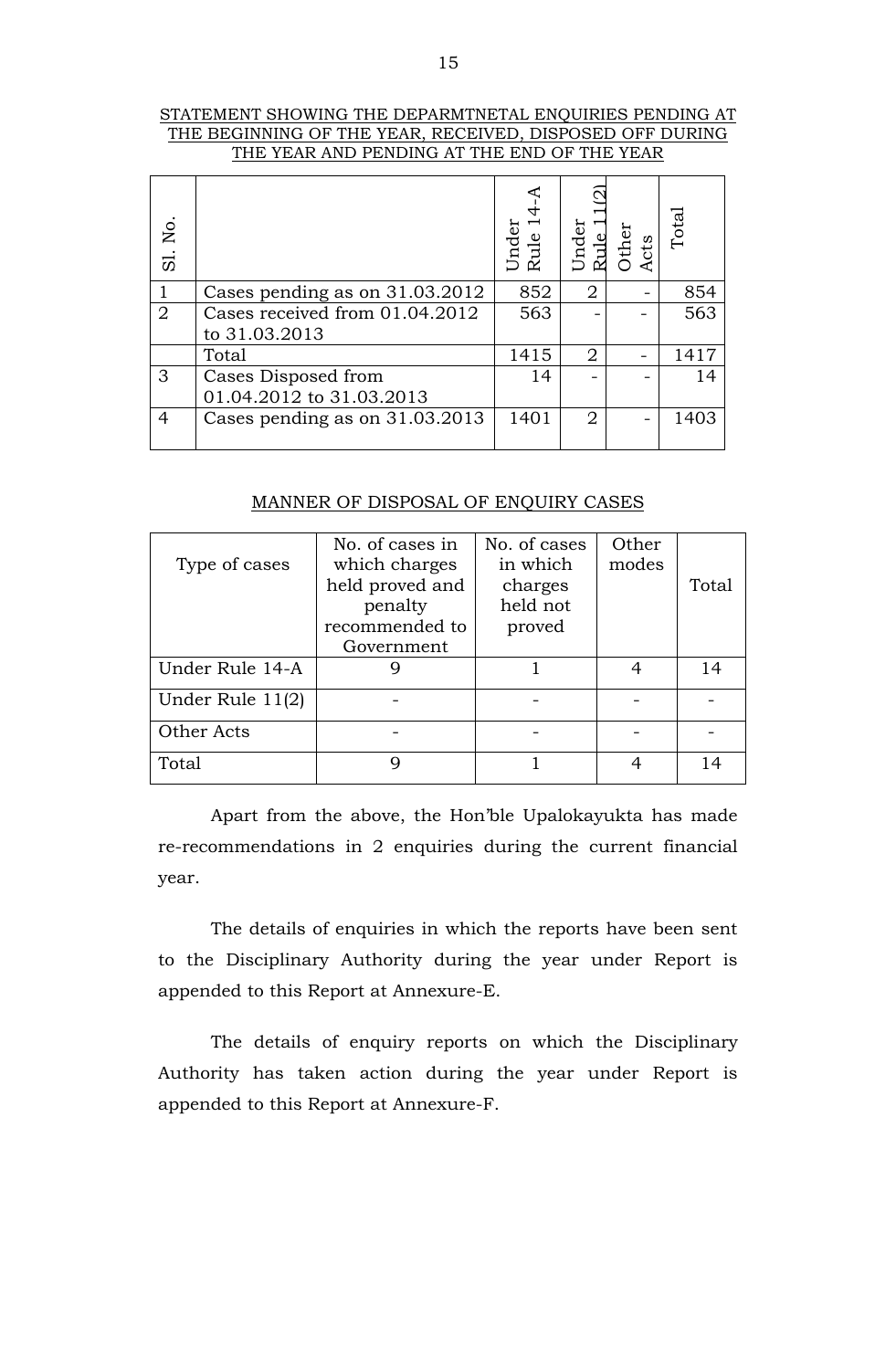**Chapter – 4** 

## **CASES REGISTERED UNDER THE PREVENTION OF CORRUPTION ACT, 1988**

Apart from investigation under the Lokayukta Act, the Police officers deputed to the Karnataka Lokayukta institution are vested with powers to register and investigate the cases under the provisions of the Prevention of Corruption Act, 1988.

(i) Whenever the Public servant possesses assets disproportionate to his known sources of income and if there is any information or a complaint in this behalf, the definite sources will be collected discreetly by the Police of Karnataka Lokayukta and a case will be registered under Sec.13(1)(e) read with Sec.13(2) of the Prevention of Corruption Act, 1988 and raid will be conducted to unearth the valuables, such as gold, cash and other movable and immovable properties.

(ii) Whenever a public servant demands for himself or for any other person any valuable thing or pecuniary advantage as a motive or reward for showing an official favour without any public interest by abusing his position as a public servant, and if there is a formal complaint in this behalf by the complainant before the Police, a case will be registered under Sec.7 and 13(1)(d) read with Sec.13(2) of the Prevention of Corruption Act, 1988 and a trap will be laid by the Lokayukta Police. If the suspected public servant accepts the bribe by handling the currency notes, then he will be arrested and further investigation will be held on the matter.

(iii) Further, the Lokayukta Police, on the basis of the credible information of misappropriation of funds or irregularity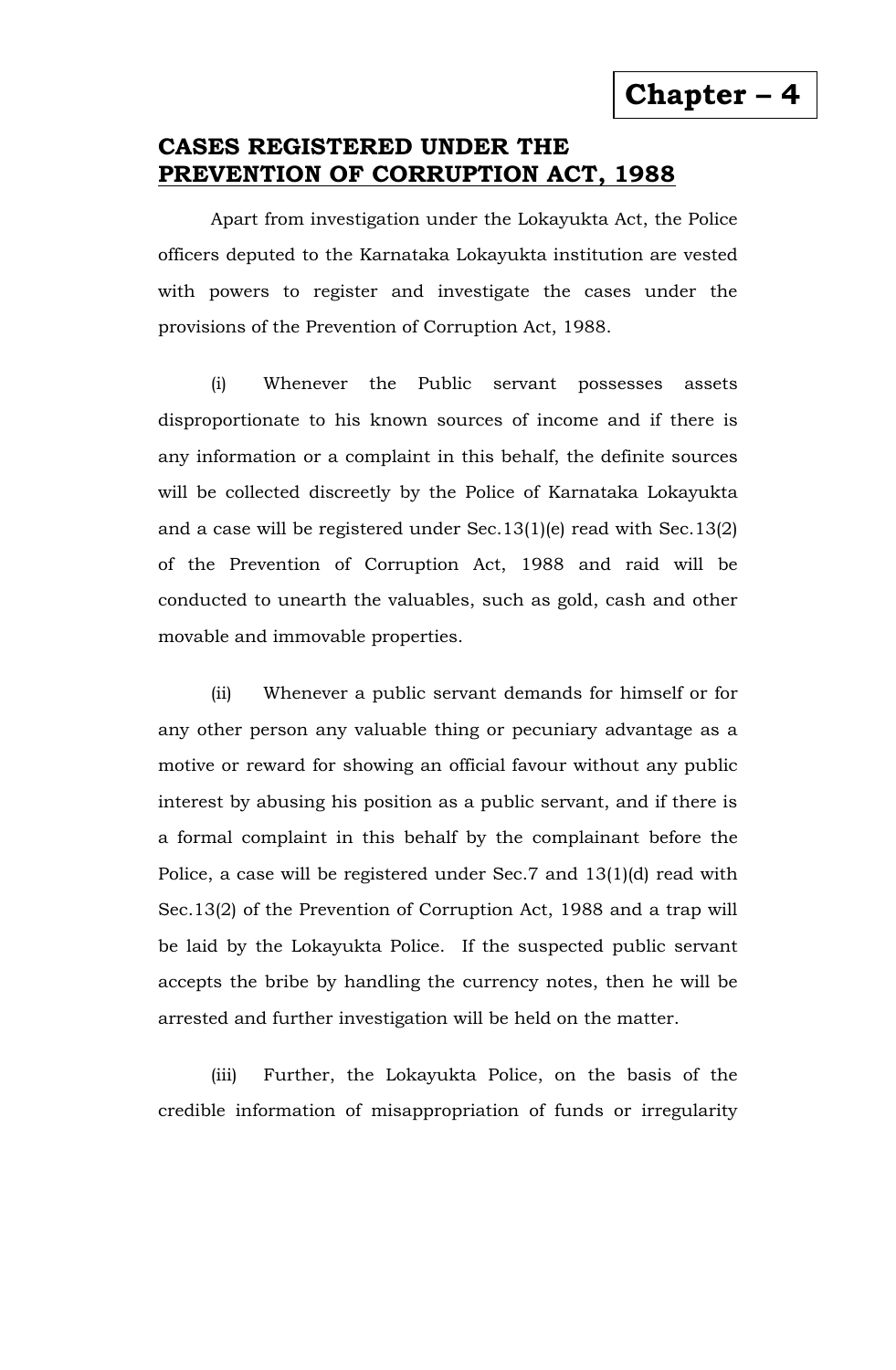will register the case under Section 13(1)(c) of the Prevention of Corruption Act, 1988 and the case will be investigated.

(iv) Other than raid and trap cases registered under the Prevention of Corruption Act 1988, there are also other cases handled by the Police, entrusted to them for preliminary investigation under the Lokayukta Act.

(v) After investigation of the cases registered under the Prevention of Corruption Act, 1988 if a prima facie case is made out against the erring public servants, they will be prosecuted in a competent Court of Law. As per Sec.19 of the Prevention of Corruption Act, the Disciplinary Authority has to accord sanction for prosecuting the public servants, after applying its mind to the facts and circumstances of the case. The Police, after investigation will send a report to the Disciplinary Authority along with all the relevant materials and evidence collected during the course of investigation for according such Prosecution Sanction Order. On according the prosecution sanction, charge sheet will be filed before the competent Court of Law for prosecuting the accused. If on investigation, no case is made out against the accused, a report will be submitted to the competent Court of Law, for closure of the FIR already submitted to the Court.

The statistics showing the number of cases registered, its disposal, pending trial cases, etc are shown in the following tables.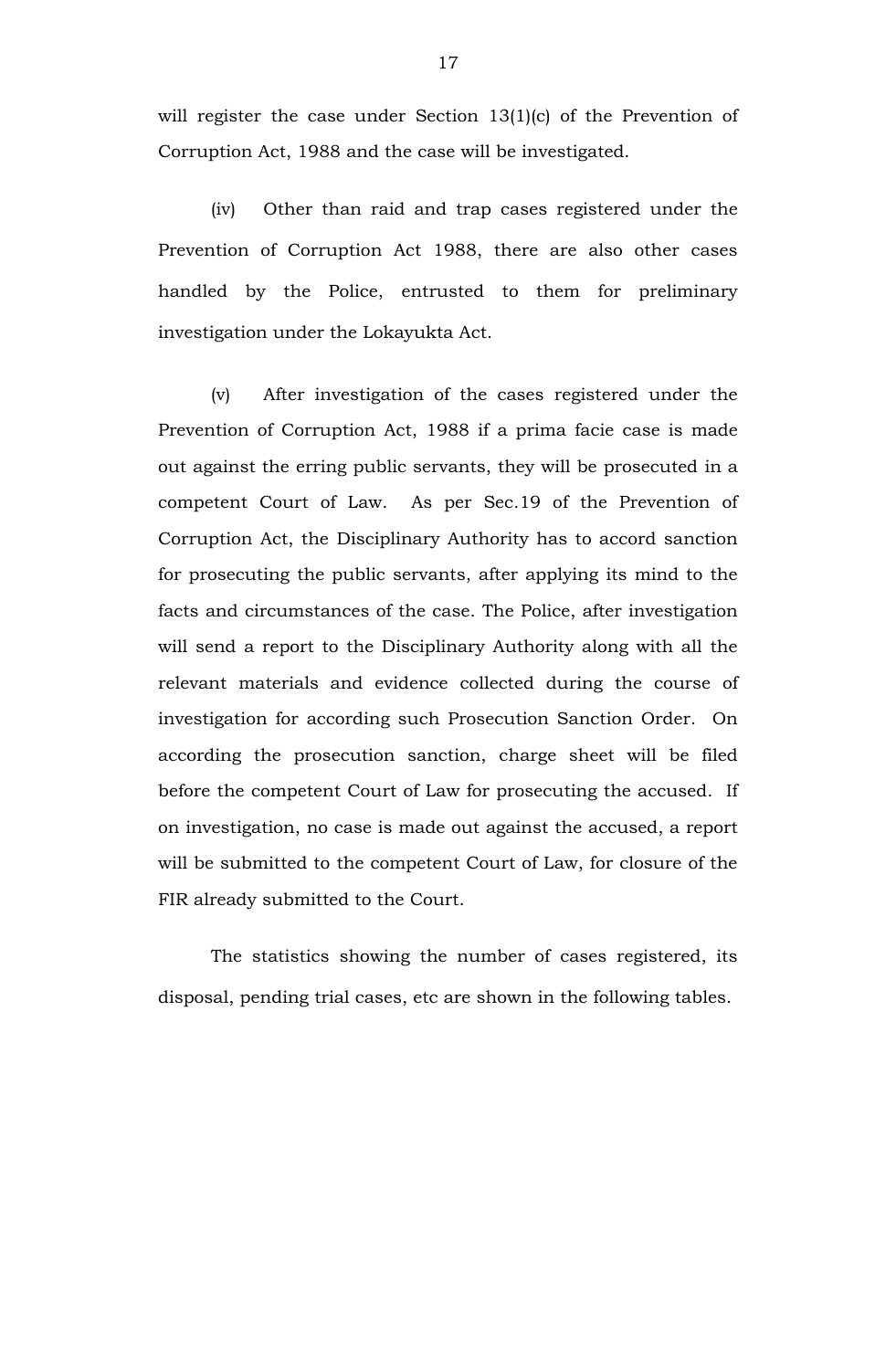#### STATEMENT SHOWING THE CASES UNDER THE PREVENTION OF CORRUPTION ACT PENDING AT THE BEGINNING OF THE YEAR, CASES REGISTERED DURING THE YEAR AND THE CASES DISPOSED OFF, DURING THE YEAR AND PENDING AT THE END OF THE YEAR.

| of case<br>Nature | pending<br>3/2012<br>$\sin$<br>as<br>Cases<br>$\overline{31}$ | 4/2012<br>received<br>/3/2013<br>Cases<br>to 31<br>from | Total | Cases disposed<br>4/2012<br>/2013<br>$\approx$<br>$\frac{1}{2}$<br>from | Eo<br>o f cases<br>Ω<br>31/3/201<br>as<br>pending<br>Χo. |
|-------------------|---------------------------------------------------------------|---------------------------------------------------------|-------|-------------------------------------------------------------------------|----------------------------------------------------------|
| Raid              | 158                                                           | 55                                                      | 213   | 43                                                                      | 170                                                      |
| Trap              | 499                                                           | 267                                                     | 766   | 400                                                                     | 366                                                      |
| Other             | 71                                                            | 151                                                     | 222   | 21                                                                      | 201                                                      |
| Total             | 728                                                           | 473                                                     | 1201  | 464                                                                     | 737                                                      |

### MANNER OF DISPOSAL OF THE CASES REGISTERED UNDER THE PREVENTION OF CORRUPTION ACT 1988

| Nature of case | No. of cases recommended<br>ಜೆ<br>Prosecution<br>for both D.E. | No. of cases in which DE<br>recommended, but no<br>prosecution | prosecution launched<br>No. of cases in which | 'B' reported/ closed cases/<br>abated | disposed off by the Police<br>Total No. of cases<br>Wing |
|----------------|----------------------------------------------------------------|----------------------------------------------------------------|-----------------------------------------------|---------------------------------------|----------------------------------------------------------|
| Raid           |                                                                |                                                                | 32                                            | 11                                    | 43                                                       |
| Trap           |                                                                |                                                                | 370                                           | 30                                    | 400                                                      |
| Other          |                                                                |                                                                | 15                                            | 6                                     | 21                                                       |
| Total          |                                                                |                                                                | 417                                           | 47                                    | 464                                                      |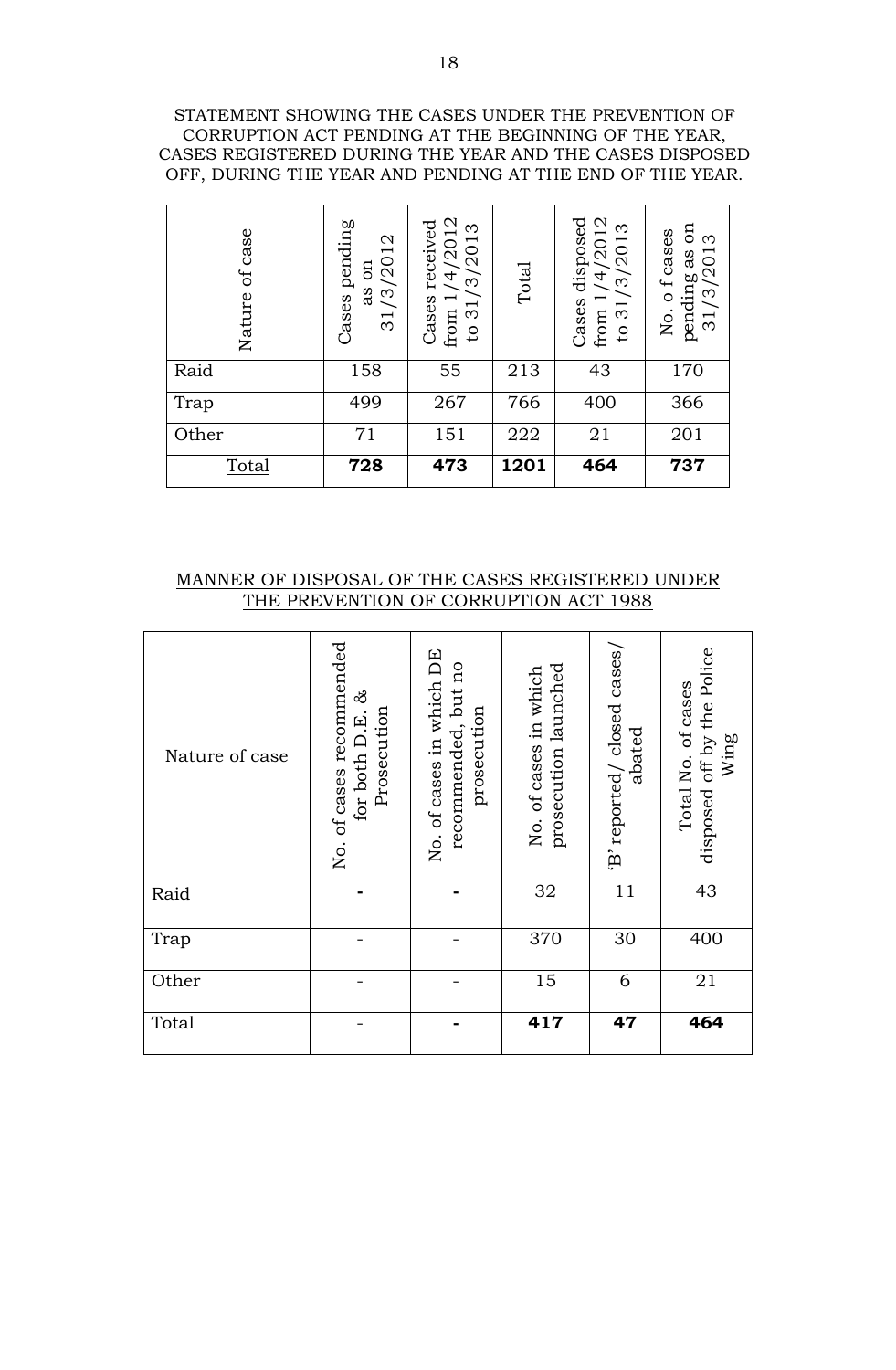#### STATEMENT SHOWING THE PROSECUTION SANCTION ORDERS SOUGHT, RECEIVED AND PENDING WITH THE COMPETENT AUTHORITY DURING THE YEAR 2012-13

| Number of<br>cases<br>pending for<br>prosecution<br>sanction as<br>on<br>31/3/2012 | Number of<br>cases in<br>which<br>sanction for<br>prosecution<br>sought<br>during the<br>period from<br>$1/4/2012$ to<br>31/3/2013 | Total | Number of<br>cases in<br>which<br>sanction<br>order for<br>prosecution<br>issued<br>during the<br>period from<br>$1/4/2012$ to<br>31/3/2013 | Number of<br>cases in<br>which<br>sanction<br>Order for<br>prosecution<br>pending with<br>the<br>Competent<br>Authorities. |
|------------------------------------------------------------------------------------|------------------------------------------------------------------------------------------------------------------------------------|-------|---------------------------------------------------------------------------------------------------------------------------------------------|----------------------------------------------------------------------------------------------------------------------------|
| 159                                                                                | 396                                                                                                                                | 555   | 383                                                                                                                                         | 163                                                                                                                        |

#### STATEMENT SHOWING THE DETAILS OF TRIAL CASES PENDING AT THE BEGINNING OF THE YEAR, CASES FILED DURING THE YEAR AND DISPOSED OFF DURING THE YEAR

| Nature | No. of trial | Prosecution | Total | Cases         | Cases      |
|--------|--------------|-------------|-------|---------------|------------|
| of     | cases        | launched    |       | disposed off  | Pending at |
| cases  | pending at   | from        |       | by the Trial  | the end of |
|        | the          | 1/4/2012    |       | Courts from   | 31/3/2013  |
|        | beginning of | to          |       | $1/4/2012$ to |            |
|        | 31/3/2012    | 31/3/2013   |       | 31/3/2013     |            |
| Raid   | 145          | 32          | 177   |               | 171        |
| Trap   | 1082         | 370         | 1452  | 170           | 1282       |
| Other  | 78           | 15          | 93    |               | 87         |
| Total  | 1305         | 417         | 1722  | 182           | 1540       |

#### MANNER OF DISPOSAL OF COURT CASES

| Nature       | No. of cases | No. of cases | No. of cases | Total |
|--------------|--------------|--------------|--------------|-------|
| of           | acquitted    | convicted    | discharged/  |       |
| cases        |              |              | Abated, etc  |       |
| Raid         |              |              |              |       |
| Trap         | 91           | 69           | 10           | 170   |
| Others       | 3            |              |              |       |
| <b>TOTAL</b> | 96           | 73           | 13           | 182   |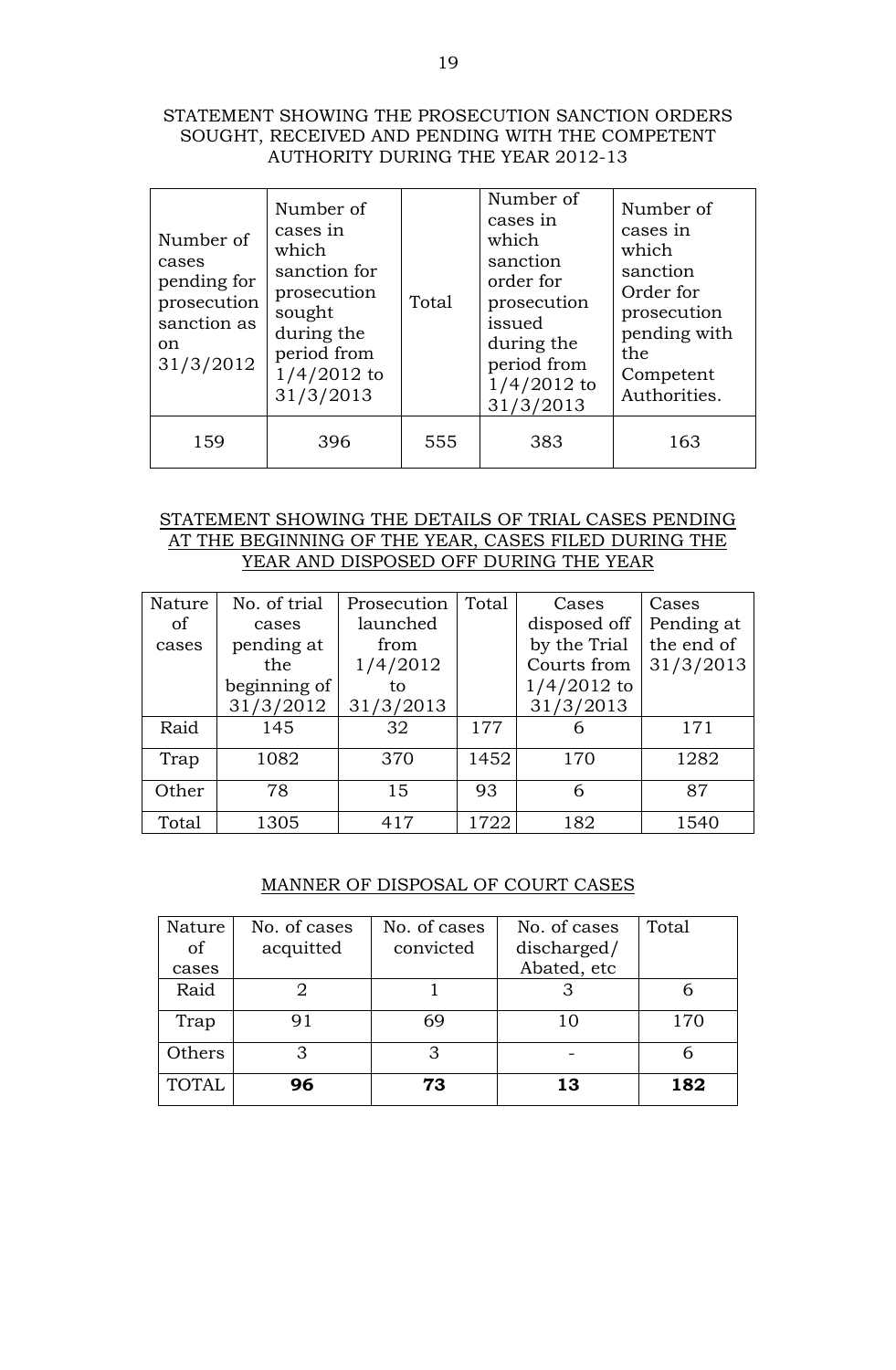The list details of Raid cases registered under Sec. 13(1)(e) of the Prevention of Corruption Act, 1988 by the Police Wing during the year 2012-13 is appended to this Report at Annexure-G.

The list details of Trap cases registered under Sec.7 and 13(1)(d) of the Prevention of Corruption Act, 1988 by the Police Wing during the year 2012-13 is appended to this Report at Annexure-H.

The list details of other cases registered under Sec. 13(1)(c) and other provisions of the of the Prevention of Corruption Act 1988, IPC and other Acts, by the Police Wing during the year 2012- 13 is appended to this Report at Annexure-I.

The list details of cases convicted by the Special Judge Courts which were launched by the Police Wing of the Karnataka Lokayukta, during the year 2012-13 is appended to this Report at Annexure-J.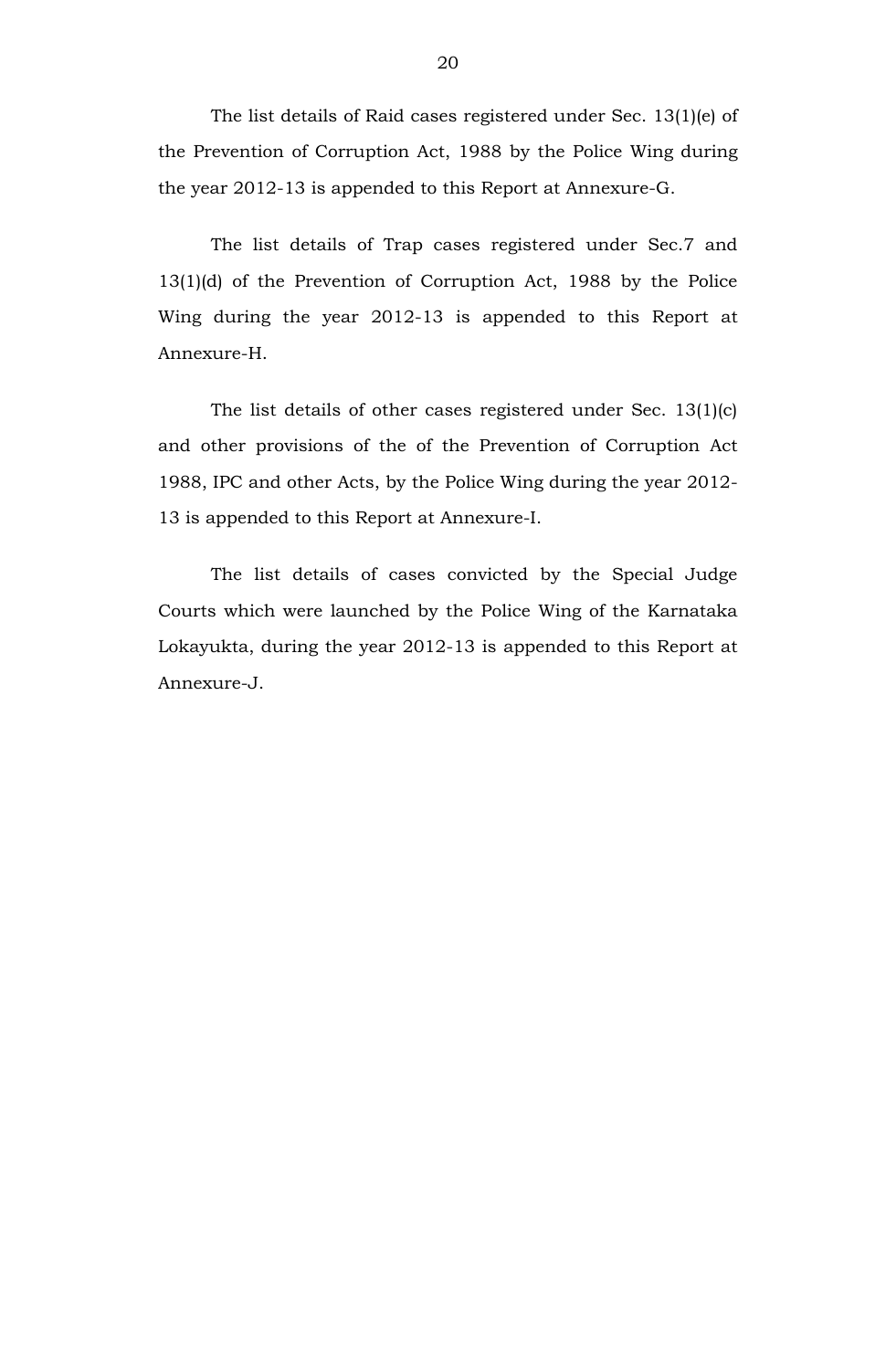# **CASES REFERRED TO THE TECHNICAL WING**

The following are the details of cases referred to Technical Wing of the Karnataka Lokayukta during the period from 1/4/2012 to 31/3/2013.

| Wing               | Cases<br>pending as<br><sub>on</sub><br>31/3/2012 | Cases<br>received<br>from<br>1/4/2012<br>to<br>31/3/2013 | Total | Cases<br>disposed of<br>from<br>1/4/2012<br>to<br>31/3/2013 | Cases<br>pending as<br>on<br>31/3/2013 |
|--------------------|---------------------------------------------------|----------------------------------------------------------|-------|-------------------------------------------------------------|----------------------------------------|
| Technical<br>Wing  | 567                                               | 335                                                      | 902   | 276                                                         | 626                                    |
| Accounts<br>Wing   | 250                                               | 71                                                       | 321   | 52                                                          | 269                                    |
| Valuation<br>cases | 31                                                | 19                                                       | 50    | 14                                                          | 36                                     |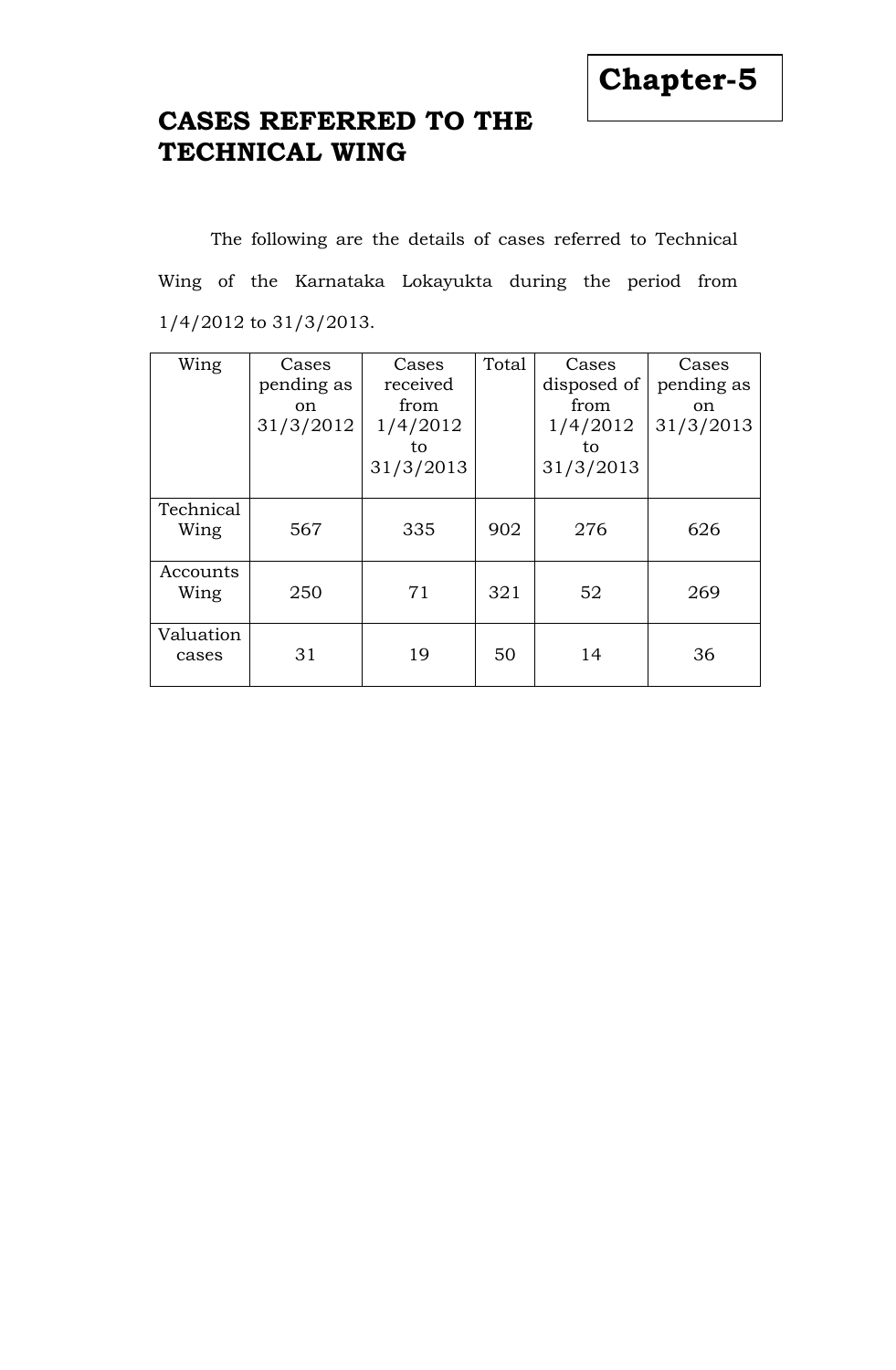# **ADMINISTRATIVE SECTION**

The following is the Statement showing the Budget Grant and Expenditure incurred for the year 2012-13 under the Head of Account 2070-00-104-0-02 Karnataka Lokayukta, Bangalore.

| S1<br>No       | Item under Head of Account<br>2070-00-104-0-02 | <b>Total Grant</b><br>Allotted | Addl.<br>Grant | Re-<br>appropriatio | Grand<br>Total     | Expen-<br>diture |
|----------------|------------------------------------------------|--------------------------------|----------------|---------------------|--------------------|------------------|
|                |                                                |                                |                | n                   |                    |                  |
|                | $\overline{2}$                                 | 3                              | 4              | $\overline{5}$      | 6                  | 7                |
|                | Salaries - Officers 002                        | 1,29,42,000                    |                |                     | 1,29,42,000        | 1,29,42,000      |
| $\overline{2}$ | Salaries - Staff 003                           | 1,31,58,000                    |                |                     | 1,31,58,000        | 1,31,58,000      |
| 3              | Interim Relief                                 | 39,15,000                      |                |                     | 39,15,000          | 39,15,000        |
| 4              | Dearness Allowance 011                         | 2,19,24,000                    |                |                     | 2,19,24,000        | 2,19,24,000      |
| 5              | Other Allowances 014                           | 64,11,000                      |                |                     | 64,11,000          | 64,11,000        |
| 6              | Medical Allowance 020                          | 73,000                         |                |                     | 73,000             | 73,000           |
|                | Medical Reimbursement                          | 7,46,000                       |                |                     | 7,46,000           | 7,46,000         |
| <b>TOTAL</b>   |                                                | 5,91,69,000                    |                |                     | 5,91,69,000        | 5,91,69,000      |
| 7              | Subsidiary Expenses-015                        | 20,00,000                      |                |                     | 20,00,000          | 7,98,000         |
| 8              | Travel Expenses - 041                          | 10,00,000                      |                | $(-)$ 2,00,000      | 8,00,000           | 1,87,000         |
| 8              | General Expenses - 051                         | 27,04,000                      |                |                     | 27,04,000          | 25,09,000        |
| 9              | Building Expenses - 071                        | 10,40,000                      |                |                     | 10,40,000          | 6,14,000         |
| 10             | Machinery & Equipments-180                     | 8,00,000                       |                |                     | 8,00,000           | 7,76,000         |
| 11             | Transport Expenses-195                         | 38,26,000                      |                |                     | 8,00,000           | 31,96,000        |
|                | <b>TOTAL</b>                                   | 1,13,70,000                    |                |                     | 1,11,70,000        | 80,80,000        |
|                |                                                |                                |                |                     | Amount Surrendered | 30,90,000        |
|                |                                                |                                |                |                     | Grand Total        | 1,11,70,000      |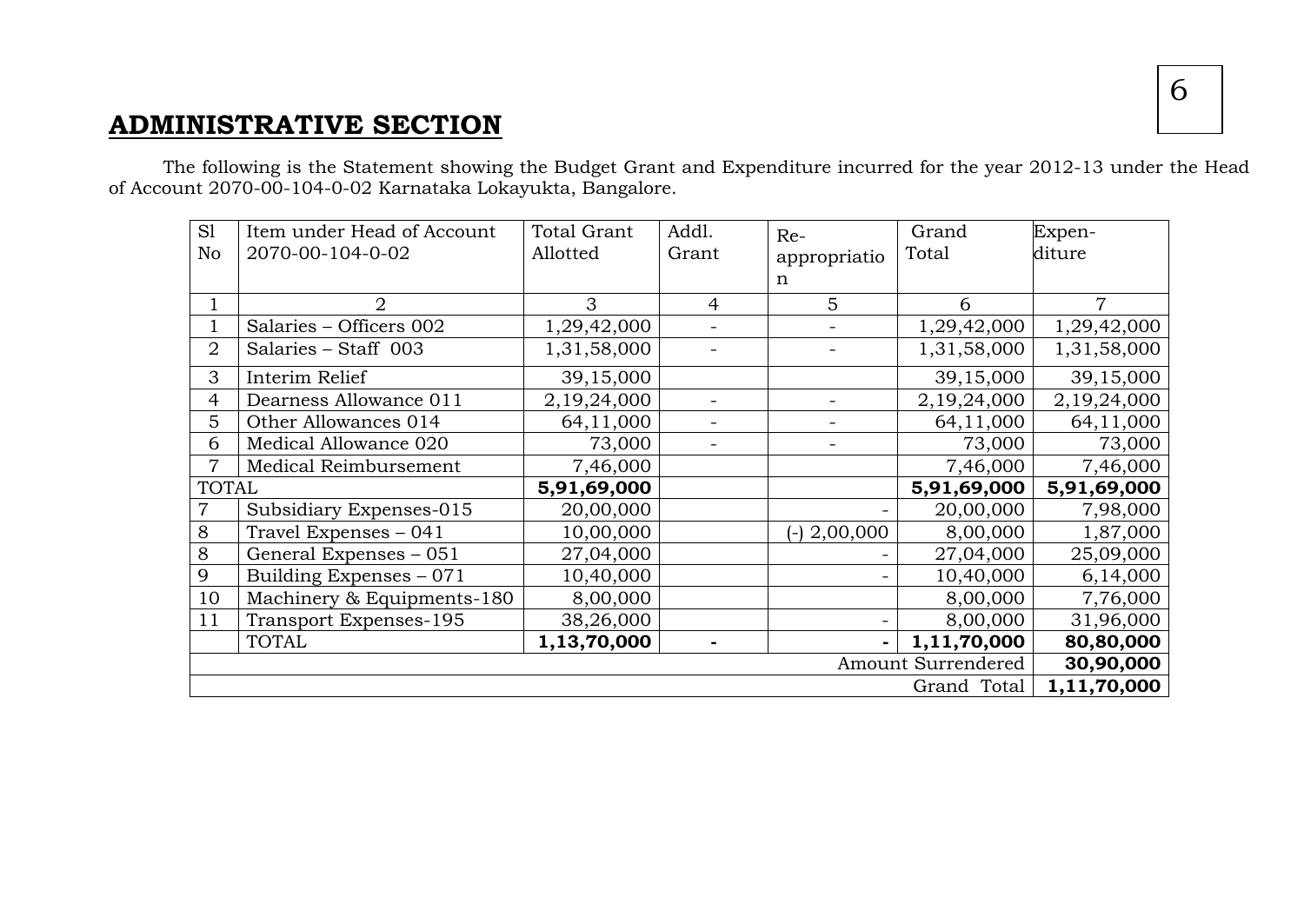The following is the Statement showing the Budget Grant and Expenditure incurred for the year 2012-13 under the Head of Account 2070-OAS-104-0-03 Vigilance 03-Director General, Bureau of Investigation, Karnataka Lokayukta, Bangalore.

|                |                             |                    |                          |                   | <b>Grand Total</b>        | 4,78,83,000    |
|----------------|-----------------------------|--------------------|--------------------------|-------------------|---------------------------|----------------|
|                |                             |                    |                          |                   | <b>Amount Surrendered</b> | 60,57,000      |
|                | <b>TOTAL</b>                | 4,76,83,000        | $\blacksquare$           |                   | 4,78,83,000               | 4,18,26,000    |
| 15             | Trap amount $-059$          | 50,00,000          | $\blacksquare$           |                   | 50,00,000                 | 39,87,000      |
| 14             | Scholarship & Incentive-117 | 20,00,000          | $\sim$                   |                   | 20,00,000                 | 20,00,000      |
| 13             | Building Expenses-071       | 20,00,000          | $\blacksquare$           | $(-)$ 2,00,000    | 18,00,000                 | 11,47,000      |
| 12             | Transport Expenses-195      | 1,44,03,000        | $\blacksquare$           | $(+)$ 7,00,000    | 1,51,03,000               | 1,42,07,000    |
| 11             | Machnery & Equipments -180  | 20,80,000          | $\blacksquare$           |                   | 20,80,000                 | 15,73,000      |
| 10             | General Expenses - 051      | 80,00,000          | $\overline{\phantom{a}}$ | 7,00,000<br>$(-)$ | 73,00,000                 | 63,74,000      |
| 9              | Travel Expenses - 041       | 80,00,000          |                          | $(+)$ 2,00,000    | 82,00,000                 | 74,48,000      |
| 8              | Subsidiary Expenses-015     | 62,00,000          |                          | $(+)$ 2,00,000    | 64,00,000                 | 50,90,000      |
| <b>TOTAL</b>   |                             | 19,70,72,000       |                          |                   | 19,70,72,000              | 19,70,72,000   |
| 7              | Medical Reimbursement       | 24,86,000          | $\overline{\phantom{a}}$ |                   | 24,86,000                 | 24,86,000      |
| 6              | Medical Allowance 020       | 3,42,000           | $\blacksquare$           | $\blacksquare$    | 3,42,000                  | 3,42,000       |
| 5              | Other Allowances 014        | 2,77,36,000        | $\blacksquare$           |                   | 2,77,36,000               | 2,77,36,000    |
| 4              | Dearness Allowance 011      | 7,02,85,000        | $\blacksquare$           | $\blacksquare$    | 7,02,85,000               | 7,02,85,000    |
| 3              | Interim Relief              | 1,25,51,000        |                          |                   | 1,25,51,000               | 1,25,51,000    |
| $\overline{2}$ | Salaries - Staff 003        | 6,71,63,000        |                          |                   | 6,71,63,000               | 6,71,63,000    |
|                | Salaries - Officers 002     | 1,65,09,000        | $\overline{\phantom{0}}$ |                   | 1,65,09,000               | 1,65,09,000    |
|                | $\overline{2}$              | 3                  | 4                        | 5                 | 6                         | $\overline{7}$ |
|                |                             |                    |                          | appropriation     |                           |                |
| No             | 2070-00-104-0-02            | Allotted           | Grant                    | Re-               | Total                     | diture         |
| S1             | Item under Head of Account  | <b>Total Grant</b> | Addl.                    |                   | Grand                     | Expen-         |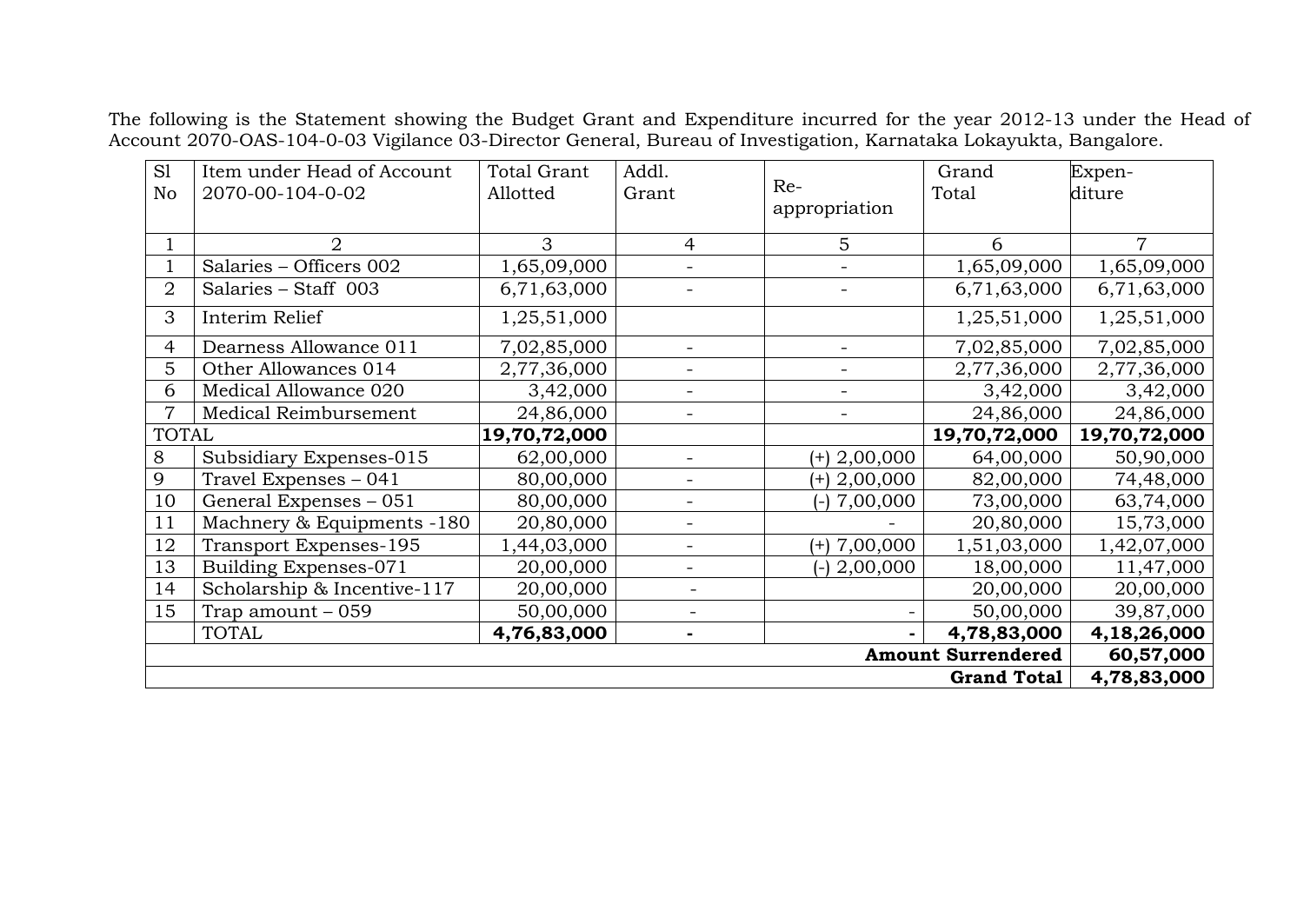The following is the Statement showing the Revenue received during the year 2012-13.

| SI.          | Particulars                                                       | Amount received |
|--------------|-------------------------------------------------------------------|-----------------|
| No.          |                                                                   |                 |
| 1)           | Direct<br>Deposition Copy<br>fees,<br>Recruitment fees and others | 69,311.00<br>₹  |
| $\mathbf{2}$ | Sale of Old Tyres, tubes and<br>spareparts of vehicles            | ₹ 58,965.00     |
| 3)           | Sale of Old Newspapers                                            | 5,610.00<br>₹   |
| 3)           | Information fee under the Right to<br><b>Information Act</b>      | ₹ 65,336.00     |
|              | Total                                                             | ₹1,99,222.00    |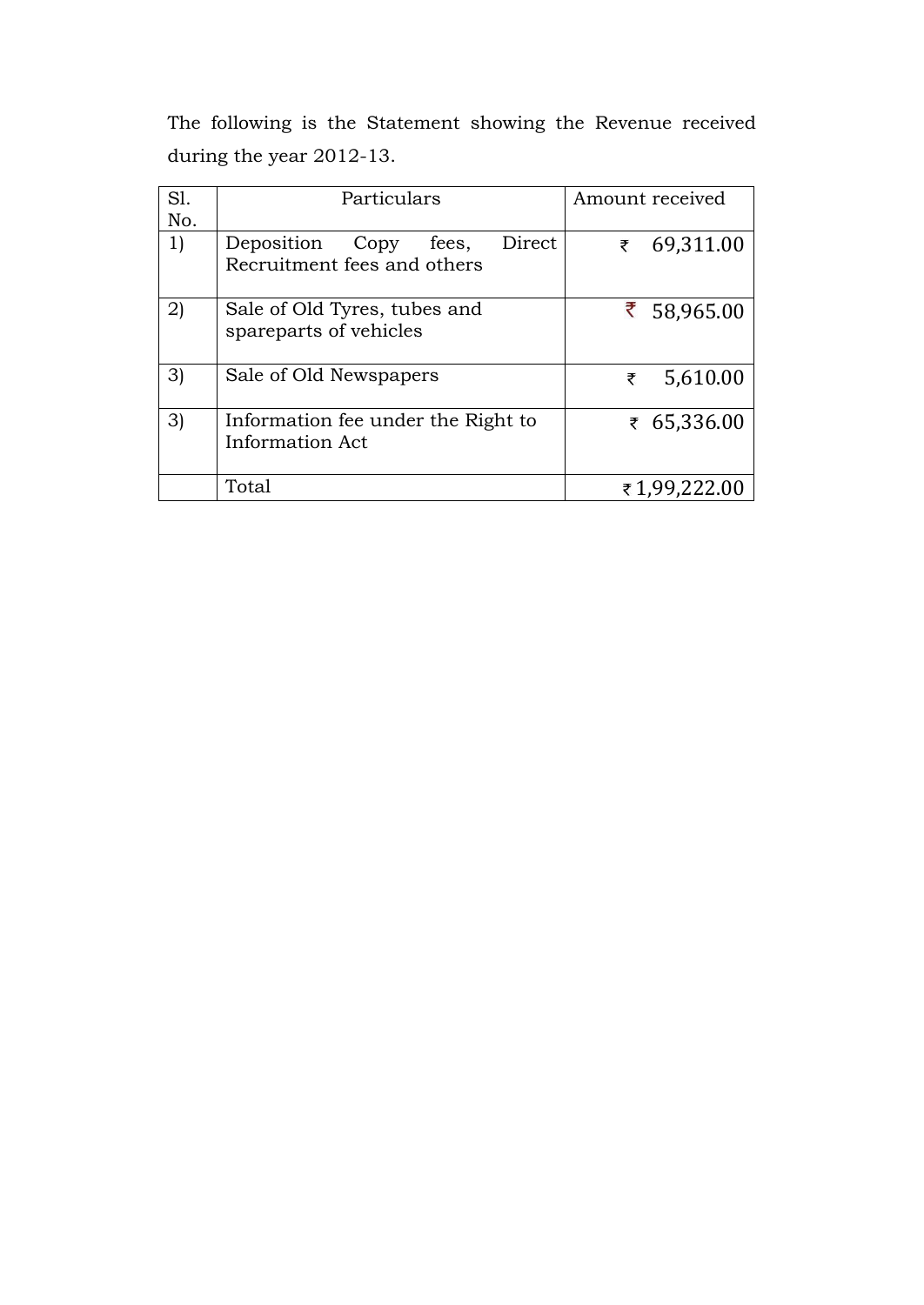|                 | CLASSIFICATION OF EMPLOTEES AS ON 31-03-2013 |                                      |                              |                              |                |                              |                          |                          |
|-----------------|----------------------------------------------|--------------------------------------|------------------------------|------------------------------|----------------|------------------------------|--------------------------|--------------------------|
|                 |                                              |                                      |                              | Number of Employees          |                | Vacancies to<br>be filled up | Vac                      |                          |
|                 |                                              | Sanc-                                |                              |                              |                | during the                   |                          | Remarks                  |
| Sl.             | Occupation                                   | tioned                               |                              |                              |                | next                         | anci                     |                          |
| No.             |                                              | Stren-                               | Men                          | Women                        | Total          | calendar<br>year             | <b>es</b>                |                          |
|                 |                                              | gth                                  |                              |                              |                |                              |                          |                          |
| $\mathbf{1}$    | $\overline{2}$                               | 3                                    | $\overline{4}$               | 5                            | 6              | $\overline{7}$               | 8                        | 9                        |
|                 | CLASS I (GROUP 'A')                          |                                      |                              | <b>OFFICERS</b>              |                |                              |                          |                          |
| $\mathbf{1}$    | Hon'ble Lokayukta                            | 1                                    | 1                            |                              | 1              |                              | -                        |                          |
| $\overline{2}$  | Hon'ble Upalokayukta                         | $\overline{2}$                       | $\overline{2}$               | $\overline{\phantom{0}}$     | $\overline{2}$ | $\qquad \qquad -$            |                          |                          |
| 3               | Registrar                                    | $\mathbf{1}$                         | $\qquad \qquad \blacksquare$ | $\qquad \qquad \blacksquare$ |                | $\mathbf{1}$                 | $\mathbf{1}$             | $\blacksquare$           |
| $\overline{4}$  | Chief Engineer                               | $\overline{1}$                       | $\mathbf{1}$                 | $\overline{a}$               | $\mathbf{1}$   |                              |                          |                          |
| 5               | Addl. Registrar (Enquiries)                  | 11                                   | $\overline{7}$               | $\mathbf{1}$                 | 8              | 3                            | 3                        | $\blacksquare$           |
| 6               | Deputy Registrar (Enquiries)                 | 5                                    | $\mathbf{1}$                 | $\mathbf{1}$                 | $\overline{2}$ | 3                            | 3                        |                          |
| $\overline{7}$  | Secretary to Lokayukta                       | $\mathbf{1}$                         | $\blacksquare$               | ÷                            | $\blacksquare$ | $\mathbf{1}$                 | $\mathbf{1}$             | 4                        |
| 8               | Deputy Registrar (Admn.)                     | $\overline{2}$                       | $\overline{2}$               | $\equiv$                     | $\overline{2}$ | $\overline{\phantom{0}}$     | -                        |                          |
| 9               | Superintending Engineer                      | $\overline{1}$                       | $\overline{1}$               | $\overline{a}$               | $\mathbf{1}$   | $\qquad \qquad -$            |                          |                          |
| 10              | <b>Executive Engineer</b>                    | 3                                    | 3                            | $\overline{\phantom{0}}$     | 3              |                              |                          |                          |
| 11              | Deputy Controller of Accounts                | $\mathbf 1$                          |                              | $\overline{\phantom{0}}$     |                | $\mathbf{1}$                 | $\mathbf{1}$             |                          |
| 12              | Private Secy. to Hon'ble                     | $\mathbf 1$                          | -                            | $\overline{\phantom{0}}$     |                | $\overline{1}$               | $\mathbf{1}$             |                          |
|                 | Lokayukta                                    |                                      |                              |                              |                |                              |                          |                          |
| 13              | Private Secy to Hon'ble ULA                  | $\overline{2}$                       |                              | -                            |                | $\overline{2}$               | $\overline{2}$           |                          |
| 14              | <b>Public Prosecutor</b>                     | $\overline{1}$                       | $\mathbf{1}$                 | $\overline{\phantom{0}}$     | $\mathbf{1}$   |                              |                          |                          |
| 15              | Senior Asst. Public Prosecutor               | 9                                    | $\overline{2}$               | L,                           | $\overline{2}$ | $\overline{7}$               | $\overline{7}$           | $\equiv$                 |
| 16              | Asst. Registrar (Legal Opinion)              | $\overline{5}$                       | $\overline{2}$               | $\blacksquare$               | $\overline{2}$ | 3                            | 3                        | $\blacksquare$           |
| 17              | Asst. Executive Engineer                     | $\overline{5}$                       | 5                            | $\overline{\phantom{0}}$     | 5              |                              |                          |                          |
| 18              | Assistant Registrar (Admn.)                  | $\overline{3}$                       | $\mathbf 2$                  | -                            | $\overline{2}$ | $\mathbf{1}$                 | $\mathbf{1}$             | $\blacksquare$           |
| 19              | Addl. Director General of                    | $\mathbf{1}$                         | $\mathbf{1}$                 | $\blacksquare$               | $\mathbf{1}$   |                              |                          |                          |
|                 | Police/IGP                                   |                                      |                              |                              |                |                              |                          |                          |
| 20              | Dy. Inspector General of                     | 1                                    | $\mathbf 1$                  | $\qquad \qquad \blacksquare$ | $\mathbf{1}$   |                              |                          |                          |
|                 | Police                                       |                                      |                              |                              |                |                              |                          |                          |
| $\overline{21}$ | Superintendent of Police                     | 22                                   | 14                           | $\qquad \qquad \blacksquare$ | 14             | 8                            | 8                        | $\qquad \qquad =$        |
| 22              | Deputy Commissioner (P.R)                    | 01                                   | $\mathbf{1}$                 |                              | $\mathbf{1}$   |                              |                          | $\overline{\phantom{0}}$ |
| 22              | Dy. Superintendent of Police                 | 39                                   | 27                           | $\overline{2}$               | 29             | 10                           | 10                       | Ξ.                       |
| 23              | Gazetted Assistants                          | 5                                    |                              | 5                            | 5              |                              |                          |                          |
| 24              | Deputy Director of Statistics                | $\mathbf 1$                          | $\mathbf{1}$                 |                              | $\mathbf 1$    |                              |                          |                          |
|                 | Total                                        | 125                                  | 80                           | 4                            | 84             | 41                           | 41                       | $\blacksquare$           |
|                 |                                              |                                      |                              |                              |                |                              |                          |                          |
|                 |                                              | <b>CLASS II (GROUP 'B') OFFICERS</b> |                              |                              |                |                              |                          |                          |
| $\mathbf{1}$    | Assistant Engineer                           | 8                                    | 3                            | 1                            | $\overline{4}$ | 4                            | 4                        |                          |
| $\sqrt{2}$      | Senior Judgment Writer                       | 9                                    | $\mathbf 2$                  | $\overline{7}$               | 09             | $\overline{\phantom{0}}$     |                          |                          |
| 3               | Translator                                   | $\mathbf 1$                          | $\qquad \qquad -$            | $\mathbf{1}$                 | $\mathbf{1}$   | -                            | $\overline{\phantom{0}}$ | $\overline{\phantom{0}}$ |
| $\overline{4}$  | Legal Assistant (Court Officer)              | $\mathbf{1}$                         |                              | $\mathbf{1}$                 | $\mathbf{1}$   | $\overline{\phantom{a}}$     | $\overline{\phantom{0}}$ | $\overline{\phantom{0}}$ |
| $\mathbf 5$     | Audit Officer                                | $\overline{2}$                       | 2                            |                              | $\overline{2}$ |                              |                          | Ξ.                       |
| 6               | Accounts Superintendent                      | 5                                    | $\overline{2}$               |                              | $\overline{2}$ | 3                            | 3                        |                          |
| $\overline{7}$  | Manager                                      | $\overline{4}$                       | $\mathbf 1$                  | $\mathbf{1}$                 | $\overline{2}$ | $\overline{2}$               | $\overline{2}$           | Ξ.                       |
| 8               | Police Inspector                             | 80                                   | 77                           | L,                           | 77             | 3                            | 3                        | $\equiv$                 |
|                 | <b>Total</b>                                 | 110                                  | 75                           | 11                           | 86             | 24                           | 24                       |                          |

## **CLASSIFICATION OF EMPLOYEES AS ON 31-03-2013**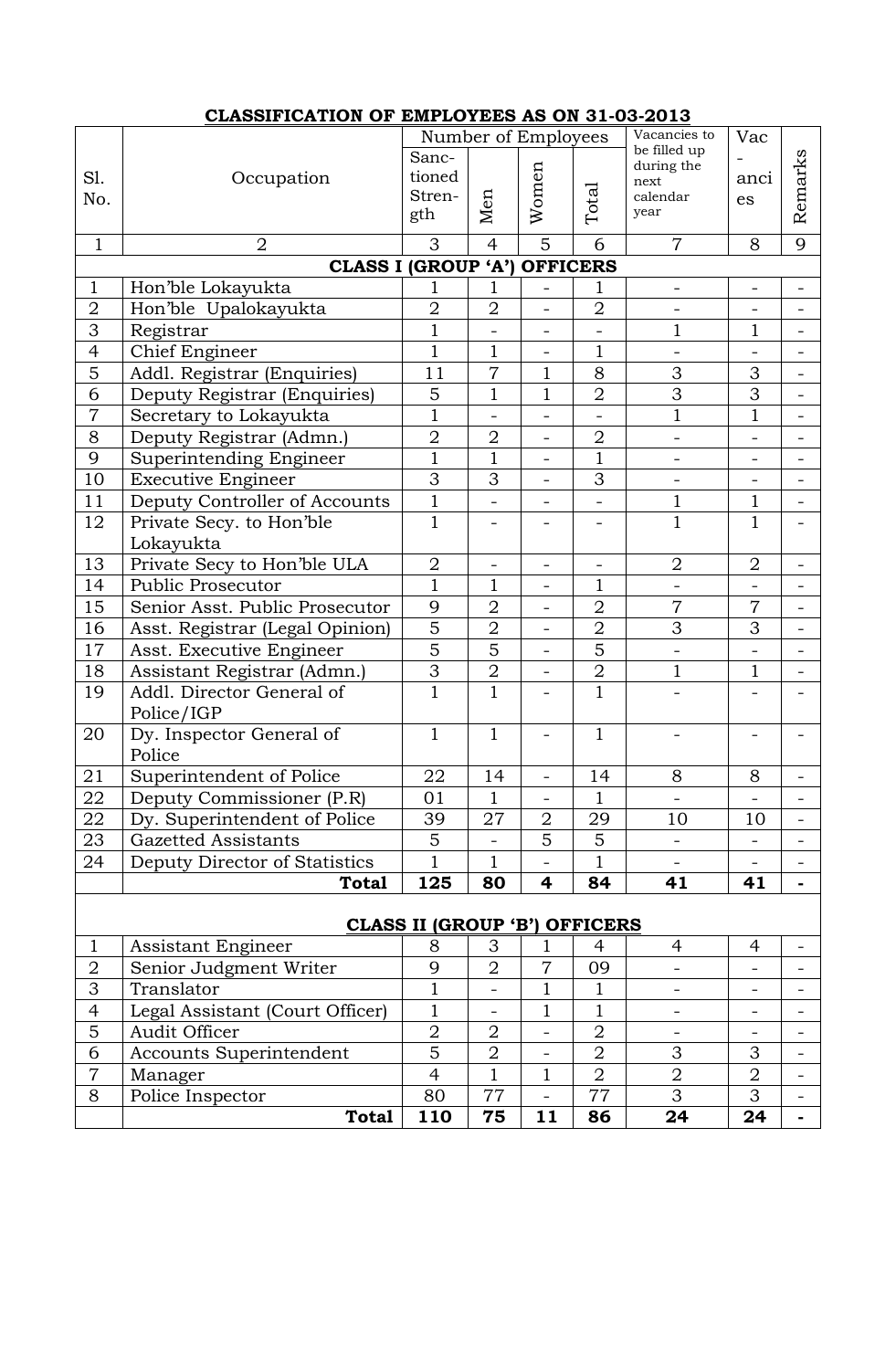|                |                                      | CLASS III (GROUP 'C') |                |                | <b>OFFICIALS</b> |                |                |  |
|----------------|--------------------------------------|-----------------------|----------------|----------------|------------------|----------------|----------------|--|
| 1              | Office Supdt. (Audit Supdt)          | 26                    | 19             | 5              | 24               | $2^{\cdot}$    | $\overline{2}$ |  |
| $\overline{2}$ | Judgment Writer                      | 20                    | 06             | 09             | 15               | 5              | 5              |  |
| 3              | Assistant Librarian                  |                       |                |                |                  |                | 1              |  |
| $\overline{4}$ | <b>First Division Assistant</b>      | 64                    | 27             | 11             | 38               | 26             | 26             |  |
| 5              | Second Division Assistant            | 58                    | 31             | 12             | 43               | 15             | 15             |  |
| 6              | Stenographer                         | 34                    | 10             | 17             | 27               | 7              | 7              |  |
| 7              | Senior Typist                        | 3                     |                | $\overline{2}$ | $\overline{2}$   |                |                |  |
| 8              | Typist                               | 16                    |                | 5              | 6                | 10             | 10             |  |
| 9              | Clerk-cum-Typist                     | 110                   | 16             | 67             | 83               | 27             | 27             |  |
| 10             | Senior Driver / Driver               | 26                    | 15             |                | 15               | 11             | 11             |  |
| 11             | Motor Cycle Orderly                  | 5                     |                | -              | 1                | $\overline{4}$ | 4              |  |
| 12             | Police Sub-Inspector                 | 4                     | $\mathbf{1}$   | -              | $\mathbf{1}$     | 3              | 3              |  |
| 13             | Asst. Police Sub-Inspector           | 4                     | $\overline{2}$ | -              | $\overline{2}$   | $\overline{2}$ | $\overline{2}$ |  |
| 14             | Head Constable / H.C.Driver          | 160                   | 116            | 6              | 122              | 38             | 38             |  |
| 15             | <b>Assistant Statistical Officer</b> | $\overline{2}$        |                |                | $\overline{2}$   |                |                |  |
| 16             | Police Constables/PC Drivers         | 407                   | 262            | 29             | 291              | 116            | 116            |  |
|                | <b>Total</b>                         | 940                   | 508            | 164            | 672              | 268            | 268            |  |
|                |                                      |                       |                |                |                  |                |                |  |

### **CLASS IV (GROUP 'D') OFFICIALS**

| Jamedars / Attenders        | 4   | 09 | $\overline{\phantom{a}}$ | ΩÓ  |    |    |  |
|-----------------------------|-----|----|--------------------------|-----|----|----|--|
| Cycle Orderlies / Home      | 137 | 57 |                          | Q.  | 46 | 46 |  |
| Orderlies/Dalayaths/Dalayat |     |    |                          |     |    |    |  |
| hs-cum-Sweepers/Sweepers    |     |    |                          |     |    |    |  |
| <b>Total</b>                | 151 | 66 | 34                       | 100 |    |    |  |

### **A B S T R A C T**

|              | Sanctioned<br>Strength | No. of<br>Employees |       |       | Vacancies to be<br>filled up during | Vaca<br>ncie | Rem  |
|--------------|------------------------|---------------------|-------|-------|-------------------------------------|--------------|------|
|              |                        | Men                 | Women | Total | the next calendar<br>Year           | S            | arks |
| Group 'A'    | 125                    | 75                  | 9     | 84    | 41                                  | 41           |      |
| Group 'B'    | 110                    | 87                  | 11    | 98    | 12                                  | 12           |      |
| Group 'C'    | 940                    | 508                 | 164   | 672   | 268                                 | 268          |      |
| Group 'D'    | 151                    | 66                  | 34    | 100   | 51                                  | 51           |      |
| <b>Total</b> | 1326                   | 736                 | 218   | 954   | 372                                 | 372          |      |

2 posts of Addl. 'Registrar of Enquires, 2 Judgement Writers, 2 First Division Assistants, 2 Dalayath posts are temporarily created under Govt. Order DPAR 38 SLU 2011 dt. 25/3/2011 and the same is continued for one more year vide Govt. Order No. DPAR 10 SLU 2012 Dated 14/2/2012

> Registrar, Karnataka Lokayukta, BANGALORE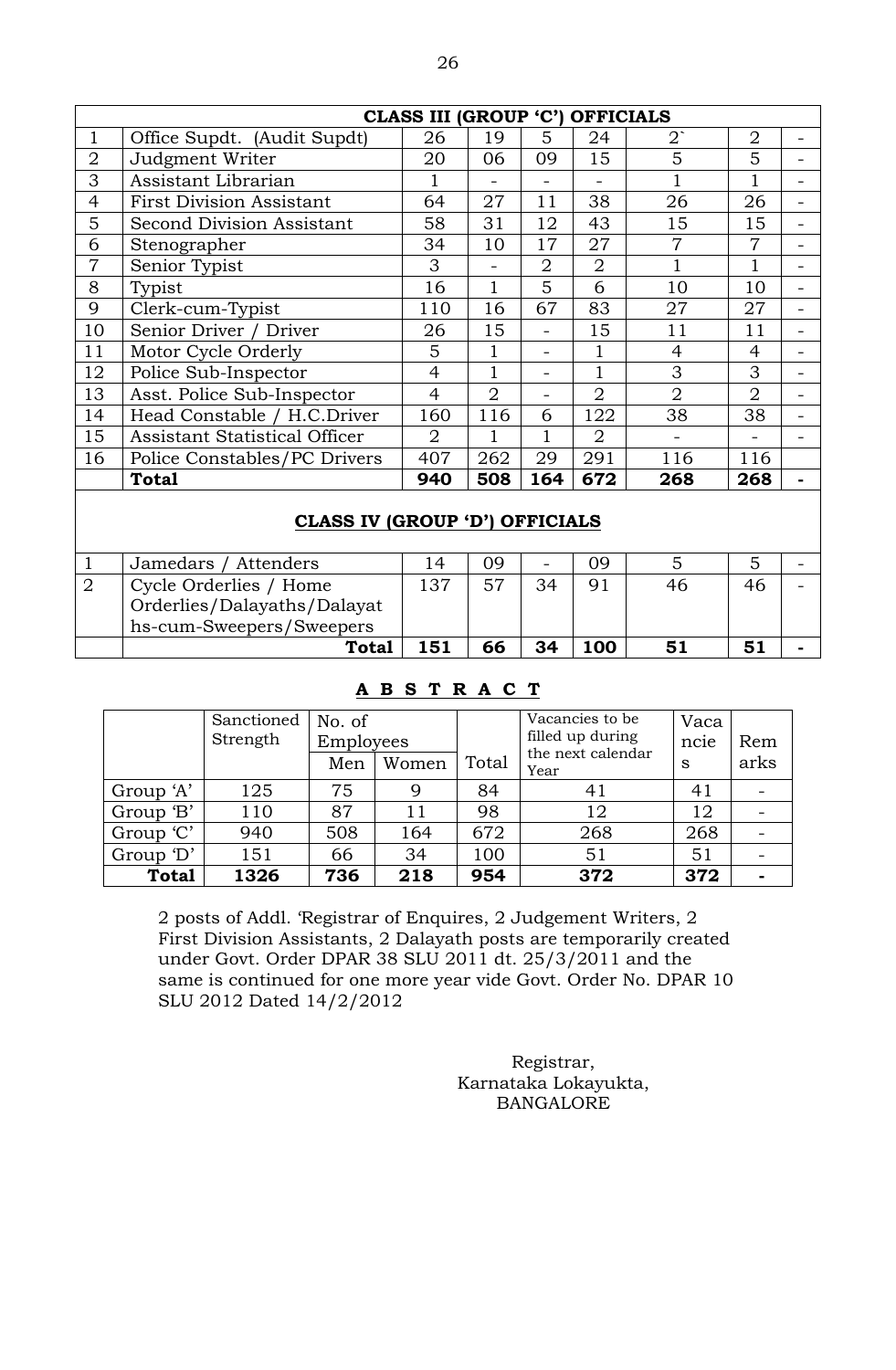## PARTICULARS OF THE TENURE OF THE OFFICE HELD BY THE HON'BLE LOKAYUKTAS

| Name                            | From <sup>-</sup> | To              |
|---------------------------------|-------------------|-----------------|
| 1) Hon'ble Mr. Justice          | 15/1/1986         | 14/1/1991       |
| A.D.Koshal                      |                   |                 |
| 2) Hon'ble Mr. Justice          | 25/1/1991         | 24/1/1996       |
| Rabindranath Pyne               |                   |                 |
| 3) Hon'ble Mr. Justice S.A.     | 2/6/1996          | 1/6/2001        |
| Hakeem                          |                   |                 |
| 4) Hon'ble Mr. Justice          | 3/7/2001          | 2/7/2006        |
| N.Venkatachala                  |                   |                 |
| 5) Hon'ble Mr. Justice          | 3/8/2006          | 2/8/2011        |
| N.Santosh Hegde                 |                   |                 |
| 6) Hon'ble Mr. Justice Shivaraj | 3/8/2011          | 20/9/2011       |
| V. Patil                        |                   |                 |
| 7) Hon'ble Justice Dr. Y.       | 14/2/2013         | Till the end of |
| Bhaskar Rao                     |                   | the current     |
|                                 |                   | financial year  |
|                                 |                   | and continued.  |

### PARTICULARS OF THE TENURE OF THE OFFICE HELD BY THE HON'BLE UPALOKAYUKTAS

| Name                                               | From       | To                                                                 |
|----------------------------------------------------|------------|--------------------------------------------------------------------|
| 1) Hon'ble Mr. Justice<br>S.C.Mittal,              | 22/01/1986 | 21/01/1991                                                         |
| Hon'ble Mr. Justice<br>2)<br>Kamaleshwar Nath,     | 13/02/1992 | 12/02/1997                                                         |
| Hon'ble Mr. Justice G.P.<br>3)<br>Shivaprakash     | 02/04/1997 | 01/04/2002                                                         |
| Hon'ble Mr. Justice G.Patri<br>4)<br>Basavana Goud | 29/12/2004 | 28/12/2009                                                         |
| 5) Hon'ble Mr. Justice S.B.<br>Majage              | 19/07/2010 | Till the end of<br>the current<br>financial year<br>and continued. |
| 6) Hon'ble Mr. Justice R.<br>Gururajan             | 3/8/2011   | 20/10/2011                                                         |
| 7) Hon'ble Mr. Justice<br>Chandrashekaraiah        | 22/1/2012  | 3/4/2012                                                           |
| 8) Hon'ble Mr. Justice Subash<br>B. Adi            | 2/3/2013   | Till the end of<br>the current<br>financial year<br>and continued. |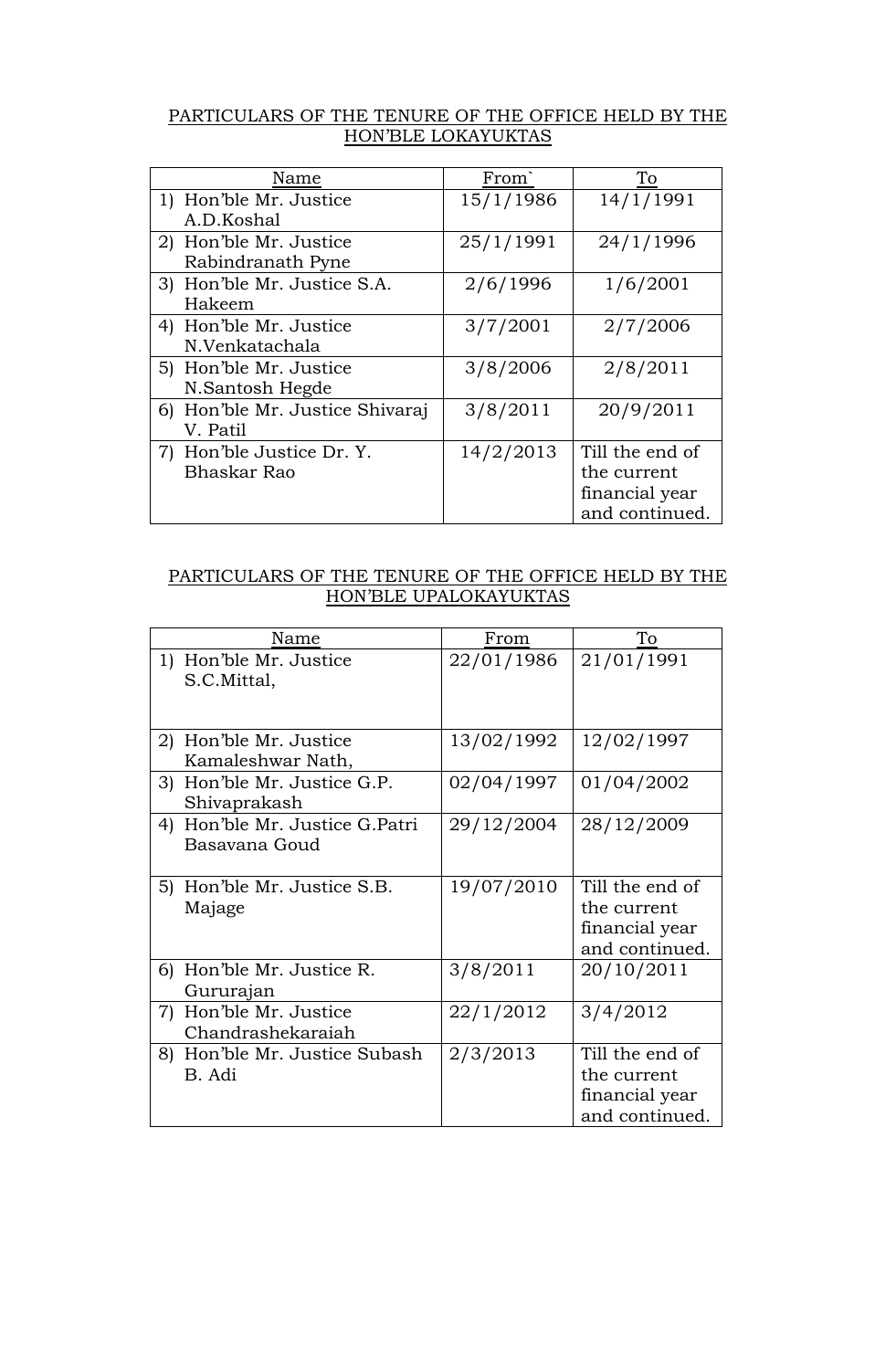## INCUMBENCY OF REGISTRARS IN THE KARNATAKA LOKAYUKTA **INSTITUTION**

| SI.<br>No.     | Name of the officer               | From                  | To         |
|----------------|-----------------------------------|-----------------------|------------|
| $\mathbf{1}$   | Sri M.S. Nataraja Murthy,         | 15/01/1986            | 31/12/1987 |
| $\overline{2}$ | Sri Adhip Choudhary,              | $\frac{01}{02}$ /1988 | 27/09/1988 |
| 3              | Sri V Govindaraj                  | 28/09/1988            | 11/10/1988 |
| 4              | Sri J.N. Srinivasa Murthy         | 12/10/1988            | 24/01/1997 |
| 5              | Sri M.J. Indrakumar               | 24/01/1997            | 31/05/1999 |
| 6              | Sri R.H. Raddi                    | 01/06/1999            | 02/06/2000 |
| $\overline{7}$ | Sri B.A. Muchandi,                | 03/06/2000            | 18/05/2002 |
| 8              | Sri D. Krishnappa                 | 27/05/2002            | 13/09/2004 |
| 9              | Sri B.S. Reddy                    | 13/09/2004            | 18/11/2004 |
| 10             | Sri D. Krishnappa                 | 18/11/2004            | 26/05/2005 |
| 11             | Sri Sudhakar A Pandit             | 26/05/2005            | 29/05/2006 |
| 12             | Sri L. Subramanya                 | 29/05/2006            | 16/02/2009 |
| 13             | Sri A.C.Vidhyadhara<br>(incharge) | 16/02/2009            | 30/03/2009 |
| 14             | Sri Moosa Kunhi Nayar Moole       | 30/03/2009            | 03/10/2011 |
| 15             | Sri. B. Yoginath (incharge)       | 4/10/2011             |            |

### INCUMBENCY OF ADGPs/IGPs IN THE KARNATAKA LOKAYUKTA **INSTITUTION**

| S1. | Name and Designation of the        | From                      | Tο                      |
|-----|------------------------------------|---------------------------|-------------------------|
| No. | officer                            |                           |                         |
| 1.  | Sri A.R. Sridharan, IPS,           |                           | 15/01/1986   02/06/1986 |
|     | <b>Inspector General of Police</b> |                           |                         |
|     |                                    |                           |                         |
| 2.  | Sri S.N.S. Murthy, IPS             | $02/06/1986$   01/12/1988 |                         |
|     | <b>Inspector General of Police</b> |                           |                         |
|     |                                    |                           |                         |
| 3.  | Sri A.J. Anandan, IPS              | 15/12/1988                | 11/02/1991              |
|     | <b>Inspector General of Police</b> |                           |                         |